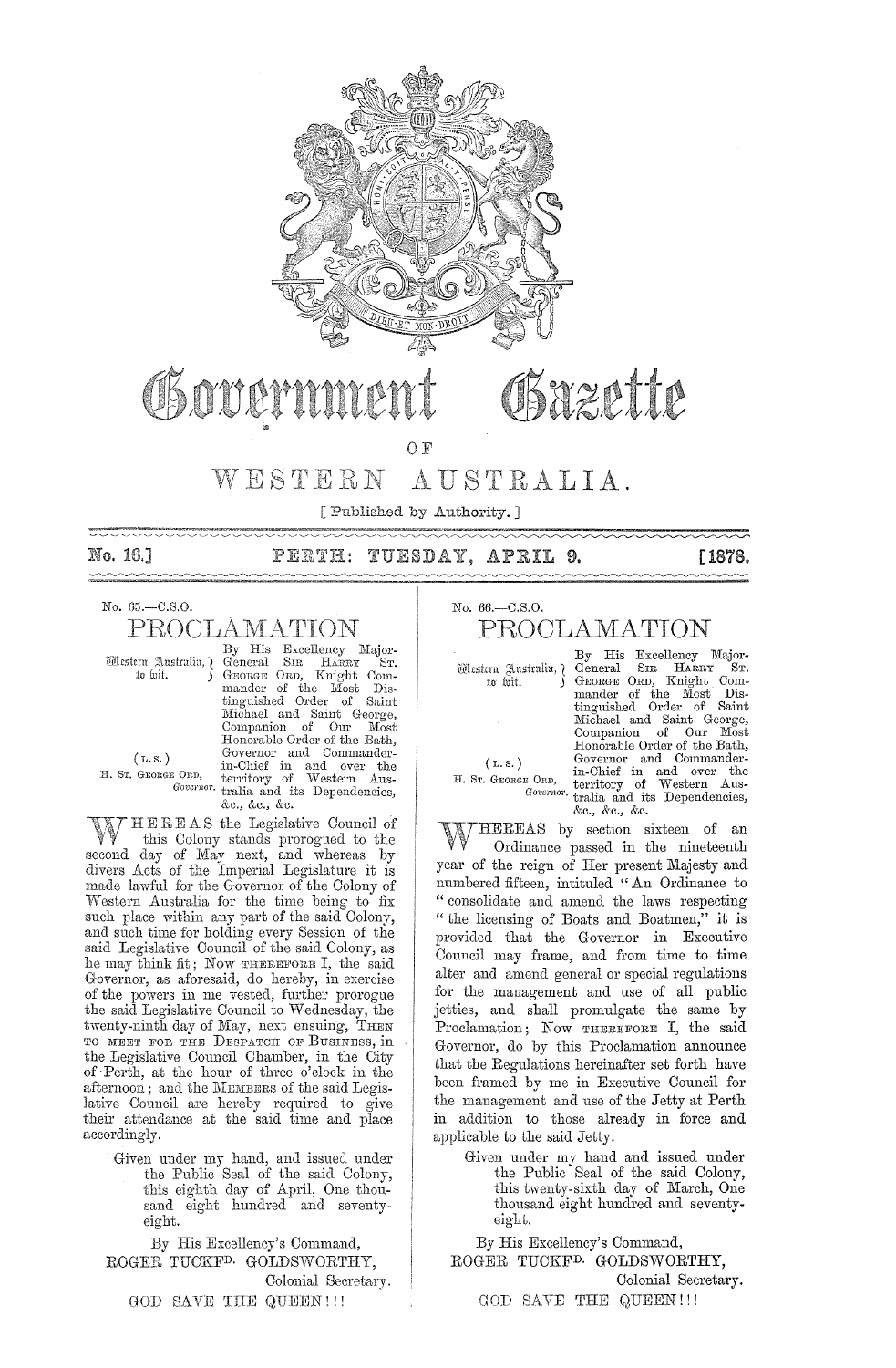Additional Regulations for the Management of the Williams Street Jetty, Perth.

1. Any owner or master of any boat, flat, or vessel employed in carrying cargo to or from the Williams Street Jetty, in the City of Perth, who shall neglect for seven days to pay tolls and dues to the Collector of the Perth City Council (or to such person as may be lawfully authorized by the said Council to receive the same) according to the following Schedule, shall forfeit and pay for every such offence, any sum not exceeding Five pounds.

SCHEDULE OF TOLLS OR DUES FOR ALL CARGO LANDED UPON OR TAKEN ON BOARD FROM THE SAID JETTY.

|                                                                           | d.                       |
|---------------------------------------------------------------------------|--------------------------|
| 1. For every ton of imported merchandize                                  | 6                        |
| 2. For every ton of sandalwood<br>$\cdots$ $\cdots$                       | - 3                      |
| 3. For every bale of wool $\ldots$ 2                                      |                          |
| 4. For every 1000 bricks<br>$\ldots$ $\ldots$ 6                           |                          |
| 5. For every yard of stone<br>1<br>$\cdots$                               |                          |
| 6. For every cord of firewood $\dots$ $\dots$ $\dots$ 2                   |                          |
| 7. For all other goods, per ton<br>$\mathbf{r}$ . The set of $\mathbf{r}$ | $\overline{\phantom{a}}$ |
| and a mission holomonic to<br>$\alpha$ . In the case of $\alpha$          |                          |

Goods or stores belonging to Government, the Governor, or the Council, and Immigrants' personal luggage, shall be free.

2. Any owner or master of any boat, flat, or other vessel, who shall neglect for seven days' after the end of each month to furnish the Collector of the said City Council with a true and correct statement of the quantity of merchandize and other goods taken on board or landed from such boat or vessel on or from the Jetty aforesaid, shall forfeit and pay for every such offence any sum not exceeding Ten pounds.

No. 67.-C.S.0. Legíslatíbe Council.

> *Colonial Secretary's Office, Perth, 3j'cl April, 1878.*

**HIS Excellency the Governor directs it to**<br>be notified that he has received Return be notified that he has received Return to a Writ issued by him on the 20th day of February last, for the Election of a Member to serve in the Legislative Council of Western Australia for the Electoral District of the Vasse; and that by the Return endorsed on such Writ it appears that

THOMAS CAMPBELL CAREY, ESQUIRE,

was duly elected member for the said Electoral District of the Vasse.

By His Excellency's Command, ROGER TUCKFD. GOLDSWORTHY, Colonial Secretary.

No. 68.-C.S.0.

*Colonial Secretary's Office, Pej·th, 2nd Apj'il, 1878.* 

**J**<br>Banneed Perth, 2nd April, 1878.<br>IS Excellency the Governor, on the recommendation of the Vasse District Roads Board, has been pleased to direct that the Minor Road from St. John's Brook to Padbury's Bridge, *via* Dudmyillup, be closed.

By His Excellency's Command, ROGER TUCKFD. GOLDSWORTHY, Colonial Secretary. No. 69.-C.S.O.

*Colonial Secretary's Office. Pm·th, 2nd April, 1878.* 

T HE following By-Laws, compiled and passed by the York Municipal Council, have been confirmed by His Excellency The Governor, with the advice of the Executive Council.

By His Excellency's Command, ROGER TUCKFD. GOLDSWORTHY, Colonial Secretary.

### By-Laws of York Municipality.

1. The Council shall meet at the Mechanics' Institute on the first Friday in every month, at the hours of seven p.m. from April to September, and eight p.m. from September to April, for the transaction of their ordinary business, and the business of the Council shall be conducted with open doors.

2. The Council shall commence business so soon after the above-named hours as there is a sufficient number of memhers in attendance to form a quorum; but if at the expiration of one half-hour from the above-named hours there is not a quorum present, no business shall be transacted by the Council at that meeting.

3. That if at the expiration of the said one half-hour of the said hours of seven and eight p.m., the Chairman should not be present, the Council shall, if a quorum be present, proceed to elect a Chairman from the Councillors present, who shall act during the absenee of the Chairman of the Council.

At all meetings of the Council, when there is not a quorum present, or when the Council is counted out (which counting out shall take place whenever there shall be less than one-third of the memhers of the Council present exclusive of the Chainnan or Councillor chosen to preside in his absence), such circumstance, together with the names of the members present, shall be recorded in the Minute Book.

5. At all meetings of the Council, the minutes of any preceding meeting, not previously confirmed, shall be read as the first business of all meetings of the Council, in order to their confirmation; and no discussion shall be permitted thereupon, except as to their accuracy as a record of the proceedings.

6. Immediately after confirmation of the minutes, the Chairman may make any communication to the Council which he may deem advisable, or bring under consideration any business he may think necessary, and then the ordinary business shall be proceeded with.

7. No By-Law shall be finally passed or adopted at the meeting at which it shall have been first proposed, nor until the next ordinary meeting of the Council; and every such By-Law shall, in the interim, remain open for the inspection of any of the Burgesses, at the office of the Council.

8. The Collector for the time being duly appointed by the Council, shall demand, collect, and receive all rates, and other sums due to the Council, and his receipt shall be a full and sufficient discharge for any sums paid to him; and all sums so received by the Collector shall be by him paid to the Treasurer of th' Council monthly.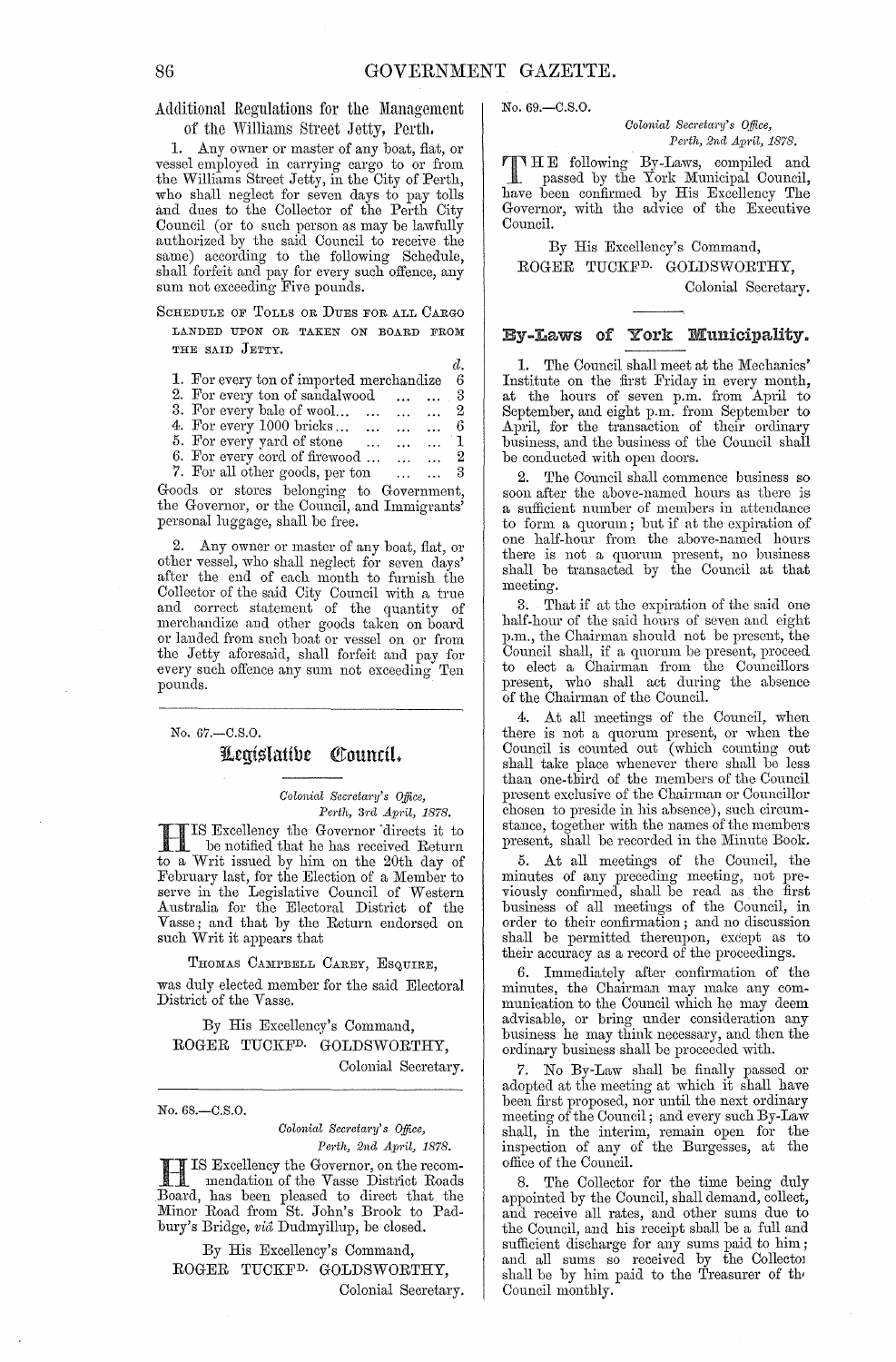9. The Clerk to the Council shall keep the books of the Council, and shall duly keep and enter in a proper minute book, minutes of all proceedings of the Council. He shall attend all meetings of the Council, issue notices of all meetings, and shall prepare for the Council or Chairman thereof, and in due time, the Voters' lists for the Municipality and for the Wards thereof, and cause them to be affixed as by the said Act required, and shall supply copies thereof as by the said Act required; and shall make up and complete, under the direction of the Council, the Rate Book; and shall under the like direction prepare the annual estimates as by the said Act required. He shall also keep all such books of account as are required to be kept by the 124th Section of the said Act. He shall also under like direction cause the accounts of the Council to be balanced half-yearly as required by the said Act. He shall also, under the direction of He shall also, under the direction of the Council, prepare the annual financial statement or summary; and shall do and perform all such other acts as the Council or Chairman thereof may lawfully require him to do under 01' by virtue of the said Act; and shall attend the Council Office during such hours as the Council may determine.

10. The Treasurer shall have the custody of the Common Seal, and of all deeds and records of the Council; but he shall not affix the Common Seal to any Corporate document without the express order of the Council.

11. The Treasurer shall receive monthly from the Collector, all sums stated to be received by him under By-Law 8, and give the Collector a receipt for such moneys.

12. The Treasurer shall (if required by the Council at any time so to do) give a Bond with two sureties, in a sum to be named by the Council, conditioned for the fair and diligent discharge of his duties.

13. The Treasurer shall, out of the moneys received by him as Treasurer of the Council, pay all accounts duly and lawfully passed by the Council at its ordinary monthly meetings, and shall make all payments which the Council may lawfully pass and order for payment.

14. The Inspector of Weights and Measures has, by order of the Council, under its common seal been appointed inspector, keeper, and examiner of all weights, balances, and measures within the jurisdiction of the Council; and the standard weights and measures are deposited in the office of the Council, and the said Inspector shall demand and receive; by virtue of the Ordinance 3 William IV, No. 2, sec. 2, a fee of threepence for each and every weight and measure compared.

15. That any person who shall obstruct or resist any officer appointed by the Council in the discharge of his duty shall, independent of any penalty which he or she may otherwise incur, forfeit and pay any sum not exceeding Forty shillings.

16. Crossing' places across the footways of the town of York shall be made and maintained in the form, manner, and of such materials as shall be directed by the Council. And no crossing shall be made until an application for the same has been forwarded to and approved of by the Council in writing, and the construction of all such crossings must be to the satis-<br>faction of the Council. And any person faction of the Council.

offending against this By-Law shall forfeit and pay, upon conviction, a penalty not exceeding Twenty pounds.

17. Any person or persons who shall knowingly or carelessly suffer any horse, mare, gelding, foal, bull, ox, cow, heifer, calf, pony, mule, ass, swine, sheep or goat, belonging to him, or in his apparent ownership, or in his charge, to be tethered, or to depasture, feed, or roam about, whether attended by a keeper or not, in or upon any street or public thoroughfare forming a portion of the Municipality, shall, on conviction, forfeit and pay for every such offence, in lieu of the penalty imposed by the 3rd Section of the 39 Vict., No. 19, the following fines, agreeably to the provisions of the aforesaid sections of the said Act:

For each entire horse or bull at large by day ... For each entire horse or bull at large by s. d. 5 0  $\begin{array}{cc} 7 & 6 \\ 2 & 6 \end{array}$ 

night For each pig or goat at large by day For do. do. by night For every other head of cattle, &c., at  $\begin{matrix} 2 & 6 \\ 5 & 0 \end{matrix}$  $\bf 5$ 

large by day or night  $\dots \dots \dots \dots 1 \quad 0$ Any goat or sheep found depasturing on the lands of the Municipality, with or without a keeper, the owner of such goat or sheep shall forfeit and pay any sum not exceeding Forty shillings.

18. The public pound for the town shall be the same as now used, and the Poundkeeper shall receive a fee of 6d. per head for each animal pounded, excepting for sheep, which shall be Id. per head.

19. No slaughter house shall be erected within the boundaries of the Municipality without the previous sanction of the Council in writing; and any person offending against this By-Law shall forfait and pay, upon conviction, a penalty not exceeding Twenty pounds.

That the occupier of any premises within the town whereof any chimney-flues shall take fire from having been suffered to become foul, shall forfeit and pay, upon conviction, a penalty not exceeding Five pounds; provided if any defendant shall plead that such chimneyflue did not take fire in consequence of being foul, the proof shall lie with such defendant.

21. Any person who shall (without first having obtained the written sanction of the Council) break up, cut down, damage, destroy, or injure any footpath, tree, plant, fence, gate, drain, wharf, watercourse, culvert, jetty, building, or other property belonging to or in charge of the Council, shall forfeit and pay for every such offence any sum not exceeding Ten pounds.

22. No person shall quarry stone or gravel on lands [under the control or charge of the Council, without permission from the Chairman, and shall pay the fee of three pence per yard for stone, and two pence per load for gravel to the Collector of the Council, and any breach of this By-Law shall render the offender liable to a penalty not exceeding Forty shillings.

23. It shall not be lawful for any person to build a hay, corn, or straw stack nearer than fifty yards from any building within the Municipality, and any person so offending shall forfeit and pay, upon conviction, a penalty not exceeding Ten pounds.

24. Any person wishing to cut firewood or timber on any lands belonging to or in charge of the Council, shall pay a fee of Five shillings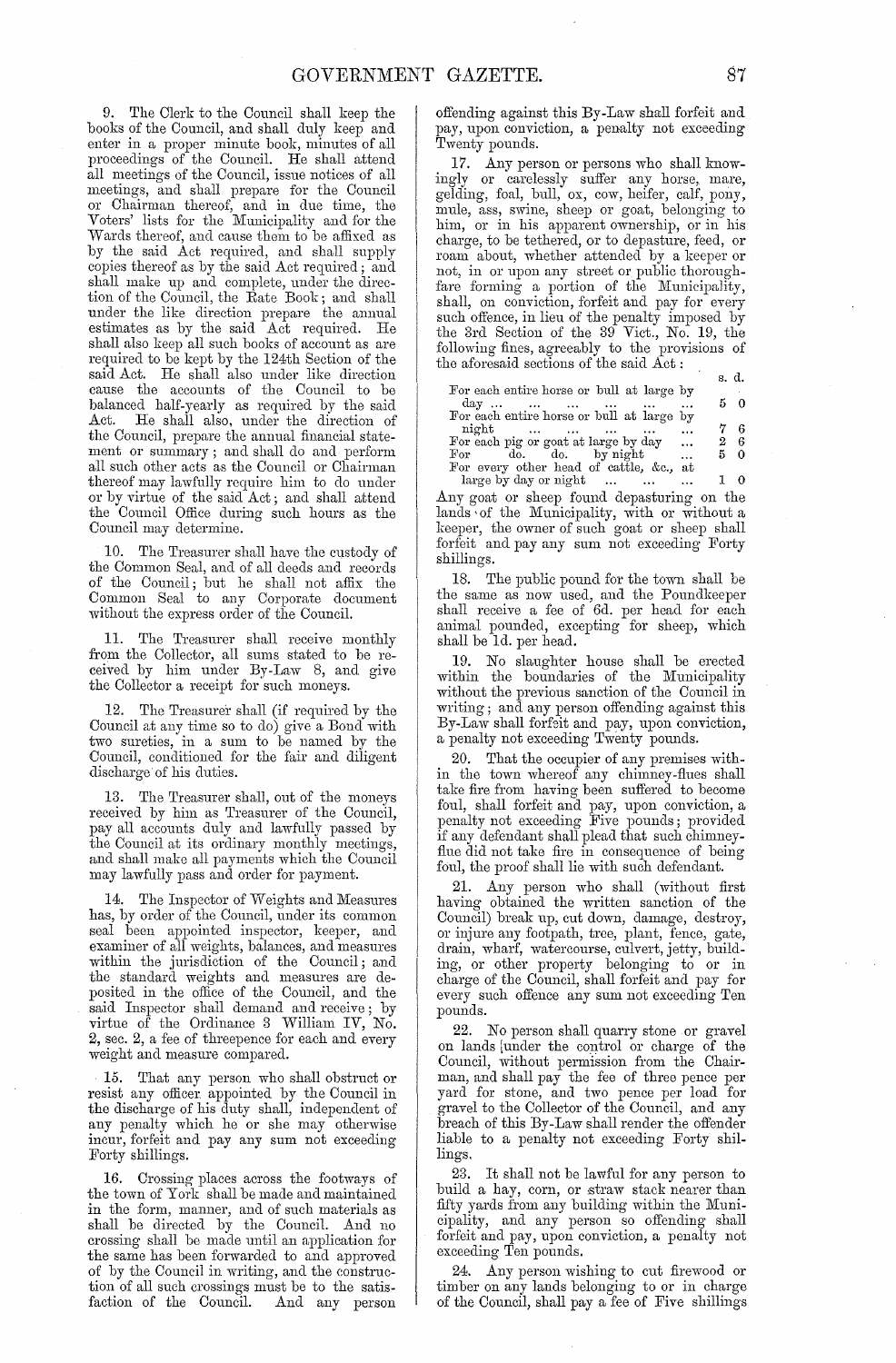per month for one man, and Ten shillings per month for two men, and any offender against this By-Law shall, upon conviction, forfeit and pay any sum not exceeding Forty shillings.

THE above By-Laws were re-considered by the Council at a Special Meeting, on Monday, the 21st January, 1878, and revised in accordance with remarks thereon by the Honorable The Attorney General.

JOS. T. MONGER, Chairman.

Confirmed by the Governor, with the advice of the Executive Council.

> H. ST. GEORGE ORD, Governor.

26th March, 1878.

No. 56.-C.S.0.

*Colonial Secretary's Office,*<br>*Perth, 23rd March, 1878. Perth, 231'Cl Ma1'Ch, 1878.* 

**H IS Excellency the Governor directs the**<br>publication of the following Marine publication of the following Marine Notice, for general information.

By His Excellency's Command, ROGER TUCKFD. GOLDSWORTHY, Colonial Secretary.

*Public Works' Office,*<br>Perth, 23rd March, 1878. LIGHTHOUSE, POINT MOORE,<br>CHAMPION BAY.

A Lighthouse has been erected at the extremity of Point Moore, one and a half miles South-west of Geraldton Pier, in latitude  $28^{\circ}$  46' 52" South, and longitude 114° 35' East. The Tower (iron), round, forming the frust is a white revolving dioptric light of the second<br>order, with an interval of flash of 40 seconds, visible<br>for about 18 miles from the deck of a vessel, and has<br>a seaward range of 263°. The lower subsidiary is<br>fixed, and is vertical prisms, so disposed as to give two strong<br>beams of red light; the Northern arc gives a ray of<br>28°, the bearing of the seaward side of angle being<br>North 30° East (magnetic), and the Southern arc<br>shows a ray of 23°

Lighted on the 19th of March, 1878.

JAS. H. THOMAS, Director of Public Works.

ERRATUM.-In the above Notice, as published in the *Gazette* of 26th March, the Longitude was incorrectly stated as  $115^{\circ}$  35' E. instead of  $114^{\circ}$  35' E.

| $No. 55 - C.S.O.$                                                                                                                                                                                         |                                                     |             |                                                           | Colonial Secretary's Office.                                                                                  |                                               | Perth, 25th March, 1878.                     |
|-----------------------------------------------------------------------------------------------------------------------------------------------------------------------------------------------------------|-----------------------------------------------------|-------------|-----------------------------------------------------------|---------------------------------------------------------------------------------------------------------------|-----------------------------------------------|----------------------------------------------|
| THE undermentioned Government Horses,<br>at Rottnest, are for sale:—                                                                                                                                      |                                                     |             |                                                           |                                                                                                               |                                               |                                              |
| Two Grey Fillies, age 3 years, height 13 hands.<br>One Grey Colt.<br>Do.<br>One Chestnut Mare, 5<br>One Chestnut Filly, 4<br>One Bay Colt,<br>One Bay Mare, aged<br>One Foal<br>One Dark Bay Entire, aged | $\overline{\phantom{a}}$<br>$\sim$ 12 $-$<br>$55 -$ | 4<br>4<br>2 | ,,<br>, 1.<br>$\bullet$<br>$\overline{\phantom{a}}$<br>,, | دد<br>وو<br>$\overline{\phantom{a}}$<br>$\overline{\phantom{a}}$<br>$\cdots$<br>,,<br>$\overline{\mathbf{z}}$ | 14<br>15<br>14<br>14<br>12<br>14 <sub>1</sub> | دد<br>دد<br>ر و<br>وو<br>,,<br>وو<br>15 lin. |
| Full particulars can be ascertained on appli-<br>cation to the Superintendent.                                                                                                                            |                                                     |             |                                                           |                                                                                                               |                                               |                                              |
| By His Excellency's Command,                                                                                                                                                                              |                                                     |             |                                                           |                                                                                                               |                                               |                                              |

ROGER TUCKFD. GOLDSWORTHY, Colonial Secretary. No. 50.-C.S.0.

*Colonial Secretary's Office,*<br>Perth, 8th March, 1878.

T is hereby notified that the Government is prepared to let, with immediate possession, the Public Buildings hitherto occupied as Police Stations at the undermentioned places,  $\overline{\text{viz}}$ .:-

1. The Lakes (York Road).

2. Canning.

- 3. 131-miles, Albany Road (with paddock of about 50 acres).
- 4. Quindalup (Vasse District).

For particulars apply to the Superintendent of Police.

By His Excellency'S Command, ROGER TUCKFD. GOLDSWORTHY, Colonial Secretary.

#### *Depa?·tment of Pub7.ic Wm'ks, Perth, 3rd April, 1878.*

'I"ENDERS (endorsed "Tender for Railway Station, Northampton,") will be received at this Office until noon of Wednesday, the 15th May, from persons willing to erect a Railway Station at Northampton.

Tenders to state the shortest time in which the work will be performed.

Copies of Plan and Specification may be seen, and full particulars obtained, on application at the Office of the Resident Engineer, Geraldton.

The Government do not bind themselves to accept the lowest or any tender, and will require the guarantee of two responsible persons for the due performance of the Contract.

Forms of Tender may be had on application to the various Resident Magistrates, and at the Public Works' Office, Perth; where Plans, Specifications, Conditions, and full particulars can be obtained.

No tender will be entertained unless on the prescribed form.

> JAS. H. THOMAS, Director of Public Works.

#### *Depa?·tment of Public W01'ks, Perth,* 23rd *Ma1'ch, 1878.*

TENDERS (endorsed" Tender for Railway Station, Geraldton,") will be received at this Office until noon of Monday, the 22nd April, from persons willing to erect a Railway Station at Geraldton, Champion Bay.

Tenders to state the shortest time in which the work will be performed.

Copies of Plan and Specification may be seen, and full particulars obtained, on application at the Office of the Resident Engineer, Geraldton.

The Government do not bind themselves to accept the lowest or any tender, and will require the guarantee of two responsible persons for the due performance of the Contract.

Forms of Tender may be had on application to the various Resident Magistrates, and at the Public Works' Office, Perth, where Plans, Specifications, Conditions, and full particulars can be obtained.

No tender will be entertained unless on the prescribed form.

> JAS. H. THOMAS, Director of Public Works.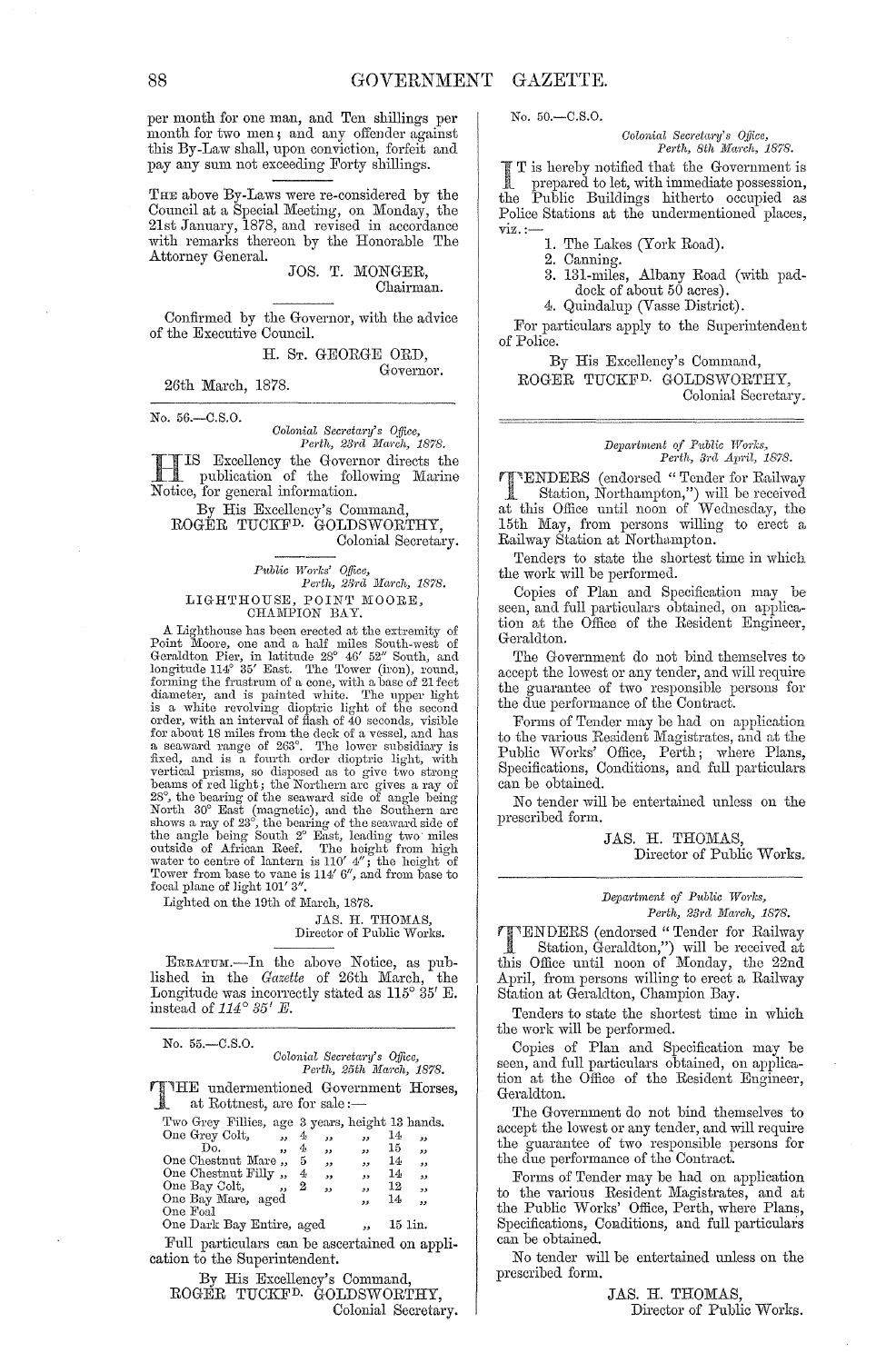# RETURN No. 2 of Pastoral Licenses renewed for the Year 1878. Crown Lands' Office, Perth, 5th April, 1878.

THE undermentioned Licenses for Pastoral Land have been renewed for the year commencing<br>on the first day of January, 1878, and for the amount of rent specified opposite to each<br>License respectively.

| No. of<br>license.                                                                                                                                                                                                           | Licensee.                                                                                                                                                                                                                                                                                                                                                                                                                                                                                                                                                                                                                                                                              | Acres.                                                                                                                       | RENT.                                                                                                                                                                                                                                                                                                                                              | No. of<br>license.                                                                                                                                                                                                                                                                                                                                                 | Licensee.                                                                                                                                                                                                                                                                                                                                                                                                                                                                                                                                                                                                                                                                                                            | Acres.                                                                                                                                       | RENT.                                                                                                                                                                                                                                                              |
|------------------------------------------------------------------------------------------------------------------------------------------------------------------------------------------------------------------------------|----------------------------------------------------------------------------------------------------------------------------------------------------------------------------------------------------------------------------------------------------------------------------------------------------------------------------------------------------------------------------------------------------------------------------------------------------------------------------------------------------------------------------------------------------------------------------------------------------------------------------------------------------------------------------------------|------------------------------------------------------------------------------------------------------------------------------|----------------------------------------------------------------------------------------------------------------------------------------------------------------------------------------------------------------------------------------------------------------------------------------------------------------------------------------------------|--------------------------------------------------------------------------------------------------------------------------------------------------------------------------------------------------------------------------------------------------------------------------------------------------------------------------------------------------------------------|----------------------------------------------------------------------------------------------------------------------------------------------------------------------------------------------------------------------------------------------------------------------------------------------------------------------------------------------------------------------------------------------------------------------------------------------------------------------------------------------------------------------------------------------------------------------------------------------------------------------------------------------------------------------------------------------------------------------|----------------------------------------------------------------------------------------------------------------------------------------------|--------------------------------------------------------------------------------------------------------------------------------------------------------------------------------------------------------------------------------------------------------------------|
| 8671<br>A1653<br>-749<br>,,<br>8674<br>9016<br>9541<br>A 269<br>2201<br>$, \overline{2193}$<br>,, 1378<br>2025<br>2033<br>2219<br>1918<br>A 2704<br>2705<br>,,                                                               | KOJONUP.<br>Thos. Chipper<br>$\ddotsc$<br>$\cdots$<br>do.<br>$\ddotsc$<br>$\cdots$<br>$\cdots$<br>do.<br>$\cdots$<br>$\cdots$<br>Elijah Quartermaine<br>$\ddotsc$<br>T. Haddleton<br>$\ddotsc$<br>$\cdots$<br>do.<br><br>$\cdots$<br>do.<br>$\ddotsc$<br>$\cdots$<br>E. Quartermaine, Jun.<br>$\cdots$<br>do.<br>$\ddotsc$<br>$\cdots$<br>$\cdots$<br>A. Quartermaine<br>$\ddotsc$<br>$\cdots$<br>M. Quin<br>$\cdots$<br>$\cdots$<br>$\cdots$<br>do.<br>$\ddotsc$<br>$\ddotsc$<br>$\ldots$<br>do.<br>$\ddotsc$<br>$\ddotsc$<br>$\cdots$<br>do.<br>$\ddotsc$<br>$\cdots$<br>$\ldots$<br>MELBOURNE.<br>Geo. Bishop<br>$\ddotsc$<br>$\cdots$<br>do.<br>$\ddotsc$<br>$\ddotsc$<br>$\cdots$ | 4300<br>3200<br>2000<br>5000<br>5000<br>5000<br>6000<br>2500<br>3000<br>5000<br>4000<br>2000<br>3000<br>1000<br>7200<br>7000 | £ s.<br>$\mathbf 4$<br>6<br>3<br>$\overline{4}$<br>$\overline{2}$<br>$\theta$<br>5<br>$\theta$<br>$\theta$<br>õ<br>$\theta$<br>5<br>$\theta$<br>6<br>$\overline{2}$<br>10<br>3<br>$\theta$<br>$\theta$<br>ő<br>4<br>$\theta$<br>$\overline{2}$<br>$\theta$<br>3<br>$\theta$<br>$\boldsymbol{0}$<br>1<br>7<br>$\overline{4}$<br>7<br>$\overline{0}$ | $\Delta 1072$<br>,, 1296<br>1298<br>$\overline{\mathbf{z}}$<br>,, 1601<br>,, 1605<br>,, 1606<br>1607<br>$\overline{\phantom{a}}$<br>1941<br>$\overline{\mathbf{z}}$<br>2121<br>2207<br>2620<br>$\overline{\phantom{a}}$<br>2696<br>$\overline{\phantom{a}}$<br>2698<br>2699<br>2700<br>$\overline{\mathbf{z}}$<br>2701<br>$\overline{\phantom{a}}$<br>2847<br>2941 | MELBOURNE.<br>Rosendo Salvado<br><br>do.<br>$\ddots$<br>$\cdots$<br><br>do.<br>$\cdots$<br>$\ddotsc$<br><br>do.<br>$\ldots$<br>$\ddotsc$<br><br>do.<br>$\ldots$<br><br>$\ldots$<br>do.<br><br><br>$\cdots$<br>do.<br>$\ddotsc$<br>$\cdots$<br><br>do.<br>÷<br>$\cdots$<br>$\cdots$<br>do.<br><br>$\ldots$<br>$\ddotsc$<br>do.<br>$\ldots$<br>$\ldots$<br>$\ddotsc$<br>do.<br>$\ldots$<br><br>$\ddotsc$<br>do.<br>$\ddots$<br>$\ddotsc$<br>$\cdots$<br>do,<br>$\ddotsc$<br>$\ddotsc$<br>$\ddotsc$<br>do.<br>$\cdots$<br>$\cdots$<br>$\cdots$<br>do.<br>$\cdots$<br>$\ddotsc$<br>$\ddotsc$<br>do.<br>$\cdots$<br>$\ddotsc$<br>$\cdots$<br>do,<br>$\ddotsc$<br>$\ddots$<br>$\cdots$<br>do.<br>$\cdots$<br><br>$\ddotsc$ | 1000<br>1000<br>3500<br>3950<br>1000<br>1788<br>4200<br>1000<br>5040<br>2000<br>1000<br>2000<br>1000<br>1100<br>2400<br>2000<br>2571<br>1000 | £ s.<br>1<br>$\bf{0}$<br>$\bf{0}$<br>1<br>3 10<br>3 19<br>$\bf{0}$<br>1<br>$\bf{0}$<br>1<br>4<br>4<br>$\bf{0}$<br>ı<br>ı<br>5<br>2<br>$\theta$<br>0<br>1<br>$\overline{2}$<br>0<br>0<br>1<br>$\,2$<br>1<br>8<br>2<br>$\overline{2}$<br>$\bf{0}$<br>2 1 2<br>1<br>0 |
| 2706<br>,,<br><b>8897</b><br>8388<br>9737<br>A 2292                                                                                                                                                                          | do,<br>$\cdots$<br>$\cdots$<br>$\cdots$<br>R. Broad<br>$\ddotsc$<br>$\cdots$<br>$\cdots$<br>E. King<br>$\ddotsc$<br>$\cdots$<br>$\cdots$<br>do.<br>$\cdots$<br>$\cdots$<br>$\cdots$<br>Chas. Hennessy<br>$\cdots$<br>$\ddotsc$                                                                                                                                                                                                                                                                                                                                                                                                                                                         | 2000<br>2000<br>7000<br>6000<br>1000                                                                                         | $\boldsymbol{2}$<br>$\theta$<br>$\overline{2}$<br>$\bf{0}$<br>7<br>0<br>6<br>0<br>0<br>1                                                                                                                                                                                                                                                           | 3014<br>$\overline{\mathbf{z}}$<br>3015<br>, 3016<br>,, 3017                                                                                                                                                                                                                                                                                                       | do.<br>$\cdots$<br>$\ddotsc$<br>$\cdots$<br>do,<br>$\cdots$<br>.<br>$\ldots$<br>do.<br><br>$\cdots$<br>$\cdots$<br>do.<br>$\ddotsc$<br><br>$\cdots$                                                                                                                                                                                                                                                                                                                                                                                                                                                                                                                                                                  | 1000<br>1000<br>1600<br>1000                                                                                                                 | $\bf{0}$<br>1<br>$\bf{0}$<br>ı<br>1 12<br>1<br>0                                                                                                                                                                                                                   |
| , 2341<br>$\frac{1}{22}$ , 990<br>9743<br>$\Lambda\,1032$<br>8835<br>A2785<br>9967<br>$A$ 89<br>9736<br>$A$ 309<br>,, 2146<br>8452<br>8453<br>A 672<br>673<br>33                                                             | do.<br>$\ddotsc$<br>$\ldots$<br>$\cdots$<br>do.<br>$\ddotsc$<br>.<br>$\cdots$<br>G. B. Clarke<br>$\cdots$<br>$\ddotsc$<br>do.<br>$\ddotsc$<br>$\ldots$<br>$\cdots$<br>Peter Fraser<br>$\ldots$<br>$\cdots$<br>do.<br>$\ddotsc$<br>$\cdots$<br>J. & W. Campbell<br>$\ddotsc$<br>F. Whitfield<br>$\cdots$<br>$\ddotsc$<br>W. Campbell<br>$\cdots$<br>$\cdots$<br>John Woods<br>$\ddotsc$<br>$\cdots$<br>Wm. Boxhall<br>$\ddotsc$<br>$\ldots$<br>C. Clinch<br>$\cdots$<br>$\cdots$<br>do.<br>$\cdots$<br>$\ddotsc$<br>$\ddotsc$<br>do.<br>$\ddotsc$<br>$\ddotsc$<br>$\cdots$<br>do.<br>$\cdots$<br>$\cdots$<br>$\ddotsc$                                                                  | 3000<br>2000<br>2000<br>2000<br>1000<br>2000<br>1000<br>1000<br>2000<br>1000<br>1040<br>4000<br>2000<br>2000<br>2000         | 3<br>$\theta$<br>2<br>0<br>$\overline{2}$<br>$\theta$<br>$\overline{2}$<br>$\theta$<br>I<br>0<br>$\overline{2}$<br>0<br>ı<br>0<br>$\theta$<br>1<br>$\overline{2}$<br>$\theta$<br>1<br>$\theta$<br>ı<br>1<br>4<br>0<br>$\overline{2}$<br>0<br>$\overline{2}$<br>0<br>$\overline{2}$<br>0                                                            | 8414<br>1121<br>8412<br>9684<br>8413<br>9680<br>A2731<br>8486<br>$\triangle$ 2917<br>2916<br>,,<br>9682<br>$A_{2605}$<br>2606<br>,,<br>1876<br>,,                                                                                                                                                                                                                  | MURRAY.<br>J. G. Murray<br>$\cdots$<br><br>do.<br>$\cdots$<br>$\cdots$<br><br>do.<br>$\ddotsc$<br><br>$\ddotsc$<br>do.<br>$\ddotsc$<br><br>$\cdots$<br>do.<br><br>$\ddotsc$<br>$\ddotsc$<br>do.<br>$\ldots$<br>$\ldots$<br>$\cdots$<br>do.<br>$\ddotsc$<br>$\cdots$<br>$\cdots$<br>Levi Green<br>$\ddotsc$<br>$\cdots$<br>$\ddotsc$<br>đ٥.<br>$\ddotsc$<br>$\dddot{\phantom{0}}$<br>$\cdots$<br>do.<br>$\ddotsc$<br>$\ddotsc$<br>$\ddotsc$<br>H. Sutton<br>$\cdots$<br><br>$\ddotsc$<br>do.<br>$\cdots$<br>$\ddotsc$<br>$\cdots$<br>do.<br>$\ddotsc$<br>$\cdots$<br>A, R. & J. Adam<br>$\cdot$<br>$\ddotsc$                                                                                                          | 6000<br>1000<br>2000<br>1000<br>1000<br>2000<br>2000<br>6000<br>2000<br>1000<br>5000<br>1000<br>3000<br>3000                                 | $\mathbf{0}$<br>6<br>1<br>0<br>0<br>2<br>1<br>0<br>0<br>1<br>0<br>2<br>$\overline{2}$<br>$\bf{0}$<br>0<br>6<br>$\overline{2}$<br>0<br>0<br>1<br>0<br>5<br>0<br>ı<br>0<br>3<br>0<br>3                                                                               |
| $\frac{7}{12}$ , 2848<br>8532<br>8890<br>8889<br>1609<br>8891<br>8549<br>8567<br>A 355<br>,, 1037<br><b>8351</b><br>8913<br>A 307                                                                                            | do.<br>$\cdots$<br>$\cdots$<br>$\cdots$<br>Wm. Bayliss<br>$\ddot{\phantom{a}}$<br>$\cdots$<br>W. Brockman<br>$\ddotsc$<br>$\ddotsc$<br>do.<br>$\ddotsc$<br><br>$\ddotsc$<br>do.<br><br>$\cdots$<br>$\ddotsc$<br>do.<br>$\cdots$<br>$\cdots$<br>Trustees W. L. Brockman<br>H. Brockman<br>$\cdots$<br>$\ddotsc$<br>Richard Cockram<br>$\cdots$<br>do.<br>$\ddotsc$<br>$\cdots$<br>$\ddotsc$<br>J. Clune<br>$\cdots$<br>$\ddotsc$<br>$\ddotsc$<br>do.<br>$\ddotsc$<br>$\ddotsc$<br>$\cdots$<br>do.<br>$\ddotsc$<br>$\cdots$<br>$\cdots$                                                                                                                                                  | 3000<br>1000<br>5000<br>4000<br>2000<br>2000<br>5000<br>1500<br>1000<br>1000<br>1000<br>1000<br>1000                         | 3<br>$\bf{0}$<br>1<br>$\theta$<br>5<br>$\bf{0}$<br>4<br>0<br>$\overline{2}$<br>$\theta$<br>$\overline{2}$<br>$\theta$<br>$\overline{5}$<br>$\bf{0}$<br>1<br>10<br>0<br>1<br>$\theta$<br>ı<br>1<br>0<br>ı<br>0<br>1<br>0                                                                                                                            | 524<br>,,<br>265<br>,,<br>2378<br>,,<br>2993<br>,,<br>8470<br>A 2679<br>8395<br>A 2939<br>175<br>,,<br>9685<br>8396<br>8484<br>8485                                                                                                                                                                                                                                | do.<br>$\ddotsc$<br><br>$\ddotsc$<br>do.<br>$\ldots$<br>$\ddotsc$<br>$\ddotsc$<br>Jos. Eacott<br>$\ddotsc$<br>$\cdots$<br>Hy. Cowcher<br>$\cdots$<br><br>T. Fawcett<br>$\cdots$<br>$\ddotsc$<br>Robert Holmes<br>$\cdots$<br>$\ddotsc$<br>Cooper & Cornish<br>$\ddotsc$<br>do.<br>$\ddotsc$<br>$\ddotsc$<br>$\ddotsc$<br>W. Cornish<br>$\ddotsc$<br>$\ddotsc$<br>T. W. Oakley<br>$\ddotsc$<br>$\cdots$<br>do.<br>$\cdots$<br>$\ddotsc$<br>J. Cooper<br>$\cdots$<br>$\cdots$<br>$\ddotsc$<br>W. Pumphrey<br>$\ddotsc$<br>$\cdots$                                                                                                                                                                                     | 1500<br>2000<br>3000<br>1000<br>6800<br>3000<br>2000<br>2000<br>4000<br>2000<br>3000<br>3000<br>3000                                         | 10<br>1<br>2<br>0<br>$\bf{0}$<br>3<br>0<br>1<br>16<br>6<br>3<br>0<br>$\overline{2}$<br>$\bf{0}$<br>$\overline{2}$<br>$\theta$<br>$\theta$<br>4<br>0<br>2<br>0<br>3<br>3<br>0<br>$\bf{0}$<br>З<br>$\bf{0}$<br>3                                                     |
| 438<br>,,<br>$\frac{7}{1478}$<br>,, 1602<br>,, 1603<br>$\frac{1}{2}$ , 1604<br>,, 1674<br>,, 1964<br>,, 1965<br>2147<br>$\bullet$<br>9321<br>8566<br>9740<br>A 938                                                           | do.<br><br>$\cdots$<br>$\cdots$<br>do.<br>$\ldots$<br>$\ddotsc$<br>$\cdots$<br>do.<br>$\ldots$<br>$\cdots$<br>$\cdots$<br>do.<br>$\cdots$<br><br>$\cdots$<br>do.<br>$\sim$<br>$\ldots$<br>$\cdots$<br>do.<br>$\cdots$<br><br>$\cdots$<br>do.<br>$\ddotsc$<br><br>$\cdots$<br>do.<br>$\ddotsc$<br>$\ldots$<br>$\cdots$<br>do.<br>$\ldots$<br>$\cdots$<br>$\cdots$<br>James Clinch<br>$\ddotsc$<br>$\cdots$<br>do.<br>$\ddotsc$<br><br>$\ldots$<br>đо.<br>$\ddotsc$<br>$\ddotsc$<br>$\cdots$<br>do.<br>$\ddotsc$<br>$\ldots$<br>$\cdots$                                                                                                                                                 | 2000<br>1000<br>1000<br>3000<br>3000<br>2000<br>1000<br>1000<br>2000<br>2000<br>4000<br>2000<br>3000                         | $\overline{2}$<br>0<br>ı<br>$\bf{0}$<br>ı<br>0<br>3<br>0<br>3<br>0<br>$\overline{2}$<br>0<br>1<br>0<br>ı<br>0<br>2<br>0<br>$\overline{2}$<br>$\Omega$<br>4<br>$\theta$<br>$\overline{2}$<br>0<br>$\overline{\mathbf{3}}$<br>$\bf{0}$                                                                                                               | 8476<br>8477<br>8478<br>8479<br>8480<br>A 1518<br>169<br>,,<br>8591<br>A 1203<br>2936<br>$\overline{\mathbf{z}}$<br>2937<br>,,<br>2377<br>$\overline{\mathbf{z}}$<br>2940<br>,,                                                                                                                                                                                    | Est. of Jas. Herron<br>$\cdots$<br>do.<br>$\ddotsc$<br>$\cdots$<br>$\cdots$<br>do.<br>$\cdots$<br>$\cdots$<br>$\cdots$<br>do.<br>$\cdots$<br>$\ddotsc$<br>$\cdots$<br>do.<br>$\ddotsc$<br><br>$\cdots$<br>do.<br>$\cdots$<br><br>$\ddotsc$<br>James Munday<br><br>$\cdots$<br>J. McLarty<br>$\cdots$<br>$\ddotsc$<br>Chas. Tuckey<br>$\ldots$<br>$\ddotsc$<br>do.<br>$\ddotsc$<br>$\ldots$<br>$\ddotsc$<br>do.<br>$\ddotsc$<br><br>$\cdots$<br>T. & J. Cooper<br><br>$\cdots$<br>do.<br>$\ddotsc$<br><br>$\cdots$                                                                                                                                                                                                    | 3000<br>1500<br>2000<br>3000<br>4000<br>1000<br>2000<br>3000<br>1140<br>2000<br>2600<br>2000<br>1000                                         | 10<br>$\mathbf{1}$<br>2<br>$\theta$<br>3<br>0<br>$\bf{0}$<br>$\theta$<br>1<br>$\boldsymbol{2}$<br>$\theta$<br>3<br>0<br>3<br>ı<br>$\theta$<br>$\overline{2}$<br>$\overline{2}$<br>12<br>$\overline{2}$<br>$\theta$<br>ı<br>0                                       |
| 939<br>,,<br>937<br>,,<br>2067<br>,,<br>2845<br>$\overline{\mathbf{z}}$<br>2846<br>33<br>2786<br>2340<br>,,<br>8841<br>A 266<br>$, 706$<br>9730<br>9326                                                                      | do.<br>$\ddotsc$<br>$\ddotsc$<br>$\ddotsc$<br>do.<br>$\cdots$<br>$\ddotsc$<br><br>do.<br>$\ldots$<br>$\ddotsc$<br>$\cdots$<br>do.<br>$\ldots$<br>$\ddotsc$<br>$\cdots$<br>do.<br>$\sim$ $\sim$<br>$\ddotsc$<br>$\ddotsc$<br>do.<br>Habgood, Absolom & Co.<br>Donald Macpherson<br>do.<br>$\sim 100$<br><br>do.<br>$\ldots$<br><br>John Campbell<br>$\ldots$<br>$\cdots$<br>$do. \t\t$<br>$\ldots$<br>$\ddots$                                                                                                                                                                                                                                                                          | 3000<br>5000<br>2000<br>2000<br>2000<br>4000<br>4000<br>1000<br>1560<br>1450<br>2000<br>1000                                 | 3<br>$^{0}$<br>5<br>0<br>$\overline{2}$<br>0<br>$\overline{2}$<br>$\overline{2}$<br>$\overline{2}$<br>0<br>4<br>1<br>0<br>1<br>12<br>1<br>9<br>2<br>0<br>ı<br>$\bf{0}$                                                                                                                                                                             | 2938<br>8397<br>8367<br>A 2103<br>8487<br>9681<br>A 288<br>8586<br>8581<br>8583<br>8584<br>8585                                                                                                                                                                                                                                                                    | do.<br>$\ddotsc$<br>.<br><br>do.<br>$\ddotsc$<br><br>$\ddotsc$<br>do.<br>$\ldots$<br><br>$\ddotsc$<br>do.<br>$\ddotsc$<br>$\ddotsc$<br><br>John McAtee<br>$\cdots$<br><br>Edward McLarty<br><br>do.<br>$\ddotsc$<br>Lewis Birch<br><br><br>Arthur Birch<br>٠.,<br><br>do.<br><br><br>do.<br>$\ddotsc$<br>.,,<br><br>do.<br>$\ldots$<br>٠.,<br>$\ldots$                                                                                                                                                                                                                                                                                                                                                               | 2000<br>2000<br>1000<br>2000<br>1000<br>3000<br>1000<br>6000<br>2000<br>4000<br>4000<br>2000                                                 | 0<br>2<br>$\mathbf{2}$<br>$\theta$<br>0<br>1<br>$\theta$<br>2<br>$\bf{0}$<br>1<br>0<br>з<br>0<br>1<br>6<br>$\bf{0}$<br>$\boldsymbol{2}$<br>$\bf{0}$<br>4<br>$\boldsymbol{0}$<br>$\,0$<br>4<br>$\boldsymbol{2}$<br>$\bf{0}$<br>$\boldsymbol{2}$<br>$\bf{0}$         |
| A 1092<br>,, 1093<br>$\frac{7}{1363}$<br>$\frac{7}{2239}$<br>$\frac{7}{2979}$<br>$\widetilde{\phantom{a}}$ , $3013$<br>8160<br>8203<br>8424<br>8426<br>8563<br>8564<br>8568<br>8569<br>8901                                  | W. Padbury<br>$\ddotsc$<br>$\ddotsc$<br>do.<br>$\ldots$<br>$\ldots$<br>$\cdots$<br>do.<br><br>$\ldots$<br>$\cdots$<br>do.<br>$\ddotsc$<br><br>$\ldots$<br>do.<br>$\ldots$<br>$\ddotsc$<br>$\ddots$<br>do.<br>.<br>$\ddotsc$<br>$\ddotsc$<br>Rosendo Salvado<br>$\ldots$<br>$\ddotsc$<br>do.<br>$\ldots$<br>$\ddotsc$<br>$\cdots$<br>do.<br>$\ldots$<br><br>$\ldots$<br>do,<br><br>$\ldots$<br>$\ldots$<br>do.<br>$\ldots$<br>$\ldots$<br>$\cdots$<br>do.<br>$\cdots$<br>$\ddotsc$<br>$\ddotsc$<br>do.<br>$\cdots$<br>$\ddotsc$<br>$\cdots$<br>do.<br>$\cdots$<br><br><br>do.<br><br>$\ldots$<br>                                                                                       | 8000<br>3360<br>1000<br>640<br>2000<br>2900<br>2000<br>2000<br>1000<br>1000<br>1000<br>1000<br>2500<br>2500<br>1000          | 8<br>$\theta$<br>3<br>8<br>1<br>0<br>ı<br>0<br>$\overline{2}$<br>$\bf{0}$<br>$\overline{2}$<br>18<br>1<br>$\bf{0}$<br>$\boldsymbol{2}$<br>$\bf{0}$<br>1<br>$\mathbf{0}$<br>ı<br>$\bf{0}$<br>1<br>$\theta$<br>1<br>$\mathbf{0}$<br>$\overline{2}$<br>10<br>$\overline{2}$<br>10<br>1<br>$\mathbf{0}$                                                | A 982<br>,, 2681<br>2811<br>,,<br>, 2334<br>,, 1989<br>8481<br>8482<br>8636<br>8475<br>A 167<br>,, 1551<br>8364<br>8365<br>A 2994<br>,, 1550                                                                                                                                                                                                                       | do.<br>$\cdots$<br><br><br>do.<br>$\ddotsc$<br>$\ddotsc$<br>$\ddotsc$<br>do.<br><br><br>G. Pollard<br>$\ddotsc$<br><br><br>do.<br>$\ddotsc$<br><br>Wm. Pollard<br><br><br>do.<br><br>Joseph Logue, Jun.<br><br>John Fouracre<br><br>do.<br>$\ddotsc$<br><br><br>do.<br>$\ldots$<br>$\ldots$<br><br>E. Key<br>$\ddotsc$<br><br>$\cdots$<br>do.<br><br>Cowcher, Brothers<br><br>J. Bailey<br>$\sim 100$<br>                                                                                                                                                                                                                                                                                                            | 2000<br>4000<br>4000<br>2750<br>2000<br>4000<br>1000<br>8000<br>2000<br>3000<br>2000<br>2000<br>1000<br>3000<br>2000                         | $\bf{0}$<br>4<br>$\boldsymbol{0}$<br>4<br>2<br>15<br>2<br>0<br>0<br>4<br>$\boldsymbol{0}$<br>1<br>$\theta$<br>8<br>$\boldsymbol{0}$<br>2<br>3<br>0<br>2<br>0<br>$\overline{2}$<br>0<br>ı<br>0<br>0<br>3<br>$\overline{2}$<br>0                                     |
| 8915<br>8919<br>9965<br>-46<br>А.<br>47<br>,,<br>81<br>,,<br>299<br>$\bullet$<br>300<br>,,<br>301<br>,,<br>311<br>$^{\prime}$<br>312<br>$\overline{\mathbf{z}}$<br>709<br>,,<br>710<br>33<br>1035<br>,,<br>, 1042<br>,, 1043 | do.<br>$\cdots$<br>$\cdots$<br><br>do.<br><br>$\cdots$<br><br>do.<br>---<br>$\cdots$<br>$\ddotsc$<br>do.<br><br><br>$\cdots$<br>do.<br>$\ddotsc$<br><br>$\ddotsc$<br>do.<br><br><br>$\ddotsc$<br>do,<br>$\ldots$<br>$\cdots$<br>$\ddotsc$<br>do.<br>$\ldots$<br>$\ddotsc$<br>$\ddotsc$<br>do.<br>$\cdots$<br>$\ddotsc$<br><br>do.<br>$\ddotsc$<br><br>$\cdots$<br>do.<br><br>$\cdots$<br>$\cdots$<br>do.<br><br>$\cdots$<br>$\ldots$<br>do.<br>$\ddotsc$<br>$\ldots$<br>$\cdots$<br>do,<br>$\ldots$<br><br>$\cdots$<br>do.<br>$\cdots$<br>$\cdots$<br>$\ddotsc$<br>do.<br>$\cdots$<br><br>                                                                                             | 1000<br>1000<br>1608<br>1000<br>1200<br>2000<br>9100<br>1000<br>1000<br>1000<br>1000<br>2000<br>3000<br>4550<br>1000<br>1000 | ı<br>$\mathbf 0$<br>1<br>$\mathbf 0$<br>1<br>0<br>1<br>$\bf{0}$<br>1<br>$\bf{0}$<br>$\boldsymbol{2}$<br>$\bf{0}$<br>9<br>$\boldsymbol{2}$<br>1<br>$\bf{0}$<br>ı<br>$\bf{0}$<br>1<br>$\theta$<br>1<br>$\bf{0}$<br>$\overline{2}$<br>$\overline{0}$<br>1 10<br>411<br>$1 \quad 0$<br>$1 \quad 0$                                                     | 9454<br>9451<br>A 2245<br>9065<br>9066<br>A 147<br>,, 1166<br>,, 1167<br>$\frac{1}{2}$ , 905<br>A 1772<br>,, 1773<br>$\frac{7}{12}$ 2991<br>,, 2992                                                                                                                                                                                                                | A. R. Richardson<br><br>do.<br>$\sim$ 100 $\mu$<br><br>$\cdots$<br>NELSON.<br>M. A. Smith<br>$\ddotsc$<br><br>John Forrest<br>$\cdots$<br>$\cdots$<br>do.<br>$\cdots$<br>$\ldots$<br>John Higgins<br>$\ldots$<br>$\ddotsc$<br>do.<br>$\cdots$<br>$\cdots$<br>$\cdots$<br>do.<br>$\ddotsc$<br>$\cdots$<br>$\ddotsc$<br>John Mottram<br>$\cdots$<br>$\ddotsc$<br>do.<br>$\ddotsc$<br>$\cdots$<br>$\ddotsc$<br>do.<br>$\ldots$<br>$\cdots$<br>$\ldots$<br>do.<br>$\cdots$<br>$\cdots$<br><br>Thos. Gibbs<br><br>$\ldots$<br>do.<br>$\ldots$<br>$\cdots$<br>$\cdots$                                                                                                                                                     | 2000<br>2000<br>5000<br>2330<br>6000<br>3000<br>1000<br>1000<br>1000<br>5000<br>1500<br>1500<br>2000<br>2000                                 | 2<br>0<br>2<br>0<br>5<br>$\bf{0}$<br>$\overline{2}$<br>7<br>6<br>$\bf{0}$<br>3<br>0<br>1<br>0<br>ı<br>0<br>$\bf{0}$<br>1<br>0<br>5<br>1<br>10<br>1 10<br>2<br>0<br>$\overline{2}$<br>$\mathbf{0}$                                                                  |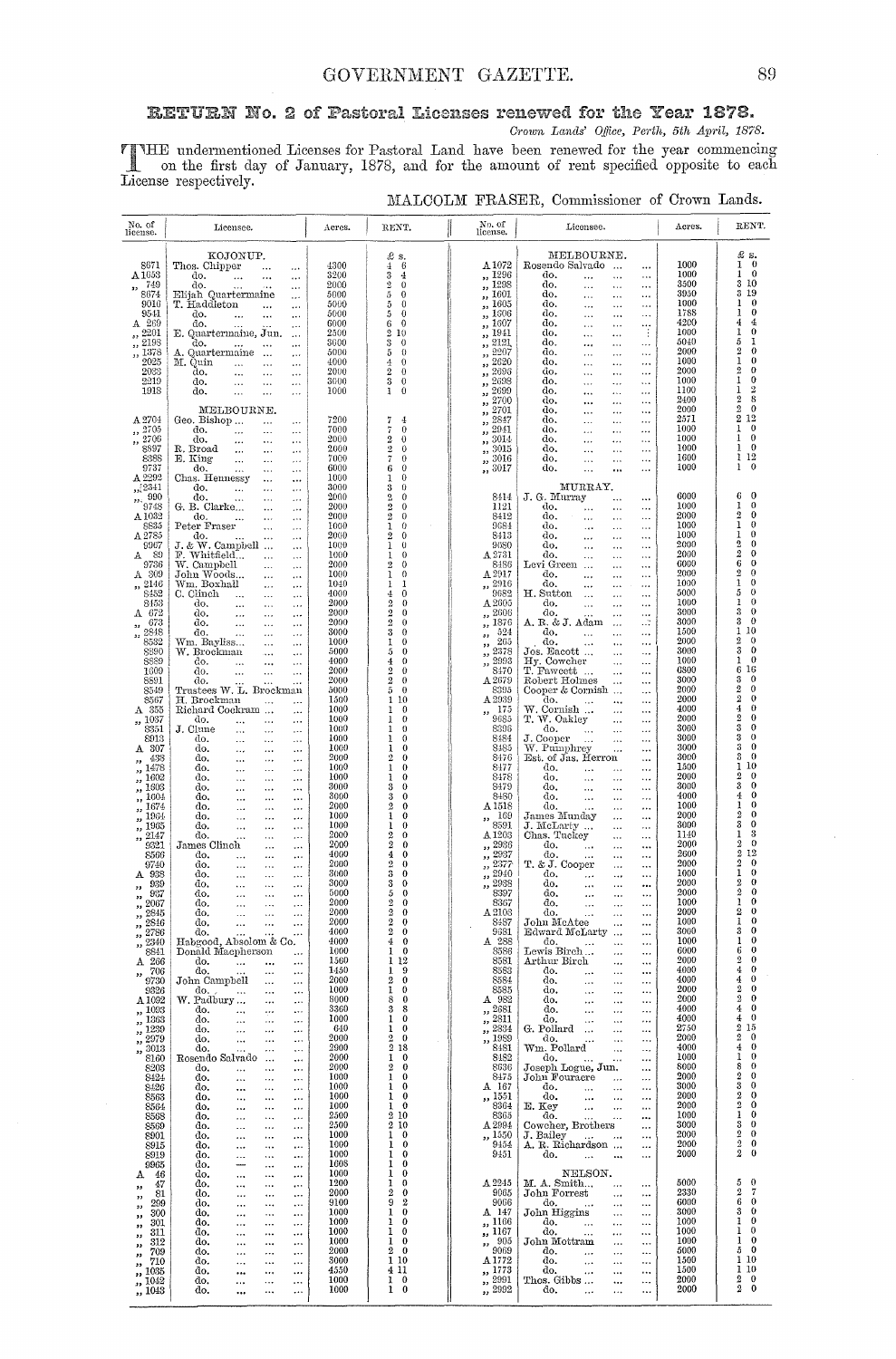# GOVERNMENT GAZETTE.

 $\ddot{\phantom{a}}$ 

RETURN No. 2 of Pastoral Licenses renewed for the Year 1878-(continued.)

| No. of<br>license.                                  | Licensee.                                                                                          | Acres.       | Rent.                                                        | No. of<br>license.                                    | Licensee.                                                                                                                                                                                      | Acres.        | Rent.                                                        |
|-----------------------------------------------------|----------------------------------------------------------------------------------------------------|--------------|--------------------------------------------------------------|-------------------------------------------------------|------------------------------------------------------------------------------------------------------------------------------------------------------------------------------------------------|---------------|--------------------------------------------------------------|
|                                                     | NELSON.                                                                                            |              | £ s.                                                         |                                                       | SWAN.                                                                                                                                                                                          |               |                                                              |
| $A$ 660<br>,, 2101                                  | Thos. Giblett<br>$\sim$ $\sim$<br>do.<br>$\sim$ 100 $\mu$<br>$\cdots$<br>$\cdots$                  | 2000<br>1000 | $\overline{2}$<br>$\theta$<br>1<br>0                         | 8350<br>A 972                                         | J. Clune $\cdots$<br>$\ddotsc$<br>$\ddotsc$                                                                                                                                                    | 1000<br>1500  | $1 \quad 0$<br>1<br>10                                       |
| $\frac{7}{2102}$<br>$\frac{7}{10}$ $\frac{2947}{7}$ | do.<br>$\sim$<br>$\sim$ 100 $\mu$ 100 $\mu$<br>$\ddotsc$                                           | 1000<br>1000 | 1<br>$\bf{0}$<br>ı.<br>0                                     | ,, 2256<br>8542                                       | $\frac{\mathrm{do.}}{\mathrm{Jas.~Clinch}}$<br><br>Exrs. R. Hamersley                                                                                                                          | 2000<br>950   | $\overline{2}$<br>$\theta$<br>1<br>$\theta$                  |
| $\frac{7}{254}$                                     | do.<br>$\ldots$<br>$\sim$ 1000 $\mu$<br>$\cdots$<br>Jas. Harrison<br>$\sim$<br>$\cdots$            | 3000         | 3<br>$\mathbf{0}$                                            | 9442                                                  | <br>L. B. Lukin<br>$\cdots$                                                                                                                                                                    | 5000          | 5<br>$\theta$                                                |
| 9079<br>A 1155                                      | Jas. G. Lee Steere<br>$\cdots$<br>Thos. Dickson & Co.<br>$\ldots$                                  | 4800<br>2000 | 4 16<br>$\boldsymbol{2}$<br>$\bf{0}$                         | 8823<br>A 233                                         | $\overset{\text{do.}}{\text{W. D. Moore}}$ .<br>$\sim$ $\sim$<br>$\cdots$<br>$\ddotsc$<br>$\ddotsc$<br>                                                                                        | 4000<br>3000  | $\overline{4}$<br>$\bf{0}$<br>3<br>$\theta$                  |
| ,, 2022<br>$\frac{7}{2027}$                         | M. Quinn<br>$\cdots$<br>$\cdots$<br>$\ddotsc$<br>do.                                               | 4000<br>1000 | 4<br>$\bf{0}$<br>1<br>$\bf{0}$                               | ,, 1677                                               | Rosendo Salvado<br>$\cdots$<br>do.<br>$\ldots$<br>                                                                                                                                             | 2000<br>1880  | 2<br>$\theta$<br>1<br>18                                     |
| $\frac{1}{2028}$                                    | $\sim 100$<br>$\cdots$<br>$\ldots$<br>do.<br>$\cdots$<br>$\cdots$                                  | 1000<br>1000 | 1<br>$\mathbf{0}$<br>1                                       | $\frac{2735}{2736}$<br>,, 2856                        | $\cdots$<br>$\ddotsc$                                                                                                                                                                          | 1000<br>1350  | 1<br>$\theta$<br>7<br>ı                                      |
| $\frac{2029}{2029}$<br>$\frac{1}{2030}$             | $d\mathbf{o}$ ,<br>$\ldots$<br>$\ddotsc$<br>$d\mathbf{o}, \qquad \ldots$<br>$\cdots$<br>$\ddotsc$  | 1000         | $\theta$<br>1<br>$\bf{0}$                                    | 2857<br>$\mathbf{z}$                                  | $\begin{array}{cc}\n a & \cdots \\  a & \cdots \\  a & \cdots \\  a & \cdots\n\end{array}$<br>$\ldots$<br>$\ddotsc$<br>$\cdots$<br>$\ddotsc$                                                   | 1000          | 1<br>0                                                       |
| $\frac{7}{2031}$                                    | $d\mathbf{0}$ ,<br>$\ddotsc$<br>$\ddotsc$                                                          | 2000         | $\overline{2}$<br>$\theta$                                   | 254<br>$\pmb{\mathfrak{z}}$<br>$\frac{25}{10}$ , 2738 | W. Osborne<br>$\ddotsc$<br>$\ddotsc$<br>$W. S. Gibbs$<br>                                                                                                                                      | 4000<br>2120  | 4<br>0<br>$\overline{2}$<br>3                                |
| N 216                                               | NORTH.<br>Grant & Co. $\dots$<br>$\sim$<br>$\cdots$                                                | 100          | 1<br>$\theta$                                                | ,, 2787                                               | Thos. Sadler<br>$\ddotsc$                                                                                                                                                                      | 1000          | $\mathbf{1}$<br>0                                            |
| ,, 217<br>609                                       | do.<br><b>Contract</b><br>$\sim$ $\sim$<br>$\cdots$                                                | 100<br>4000  | 1<br>$\theta$<br>1<br>$\bf{0}$                               | A 1636                                                | VICTORIA.<br>Murchison Pastoral Comp.                                                                                                                                                          | 4000          | $\boldsymbol{2}$<br>$\theta$                                 |
| ,,<br>610<br>$\mathbf{5.5}$                         | Aubrey Brown<br>$\ldots$<br>do.<br><b>Contact Contact</b><br>$\cdots$                              | 4000         | 'n<br>$\theta$                                               | ,, 1637                                               | do.<br>$\cdots$<br>$\ldots$                                                                                                                                                                    | 5000          | 2 10<br>$\mathbf{2}$                                         |
|                                                     | SUSSEX.                                                                                            |              |                                                              | 9308<br>A 2796                                        | R. M. Habgood<br>N. W. Cooke<br>$\ddotsc$<br>$\cdots$<br>$\cdots$                                                                                                                              | 2500<br>5000  | 10<br>5<br>$\bf{0}$                                          |
| A 151                                               | W.D. Moore<br>$\cdots$<br>                                                                         | 5000         | 5<br>$\bf{0}$                                                | ,, 2859<br>9667                                       | H. & N. Cooke $\cdots$<br>$\ddotsc$<br>                                                                                                                                                        | 2000<br>7500  | $\boldsymbol{2}$<br>0<br>3<br>15                             |
| A 2888                                              | SWAN.<br>John O'Neill<br>$\cdots$                                                                  | 1000         | $\theta$<br>1                                                | 9668<br>A 3039                                        | $\stackrel{\text{do.}}{\text{D. & L. \:} } $<br><br>$\ddotsc$                                                                                                                                  | 2000<br>4000  | ı<br>$\theta$<br>$\overline{2}$<br>0                         |
| ,, 2345                                             | W. T. Loton<br>$\ldots$<br>$\cdots$                                                                | 1000<br>3000 | 1<br>$\bf{0}$<br>3<br>$\theta$                               | 9254<br>A 793                                         | Hugh Hamersley<br>$\ddotsc$<br>do.                                                                                                                                                             | 4000<br>4000  | 4<br>0<br>4<br>0                                             |
| $\frac{1}{2}$ , 2346<br>8493                        | do.<br>$\stackrel{\text{do.}}{\text{s}}$ . Viveash<br>$\cdots$<br>$\cdots$<br>$\cdots$<br>$\cdots$ | 2000         | 2<br>$\bf{0}$                                                | 8012                                                  | $\sim 100$ km s $^{-1}$<br><br>Duncan McPherson<br>                                                                                                                                            | 8500          | 4<br>5                                                       |
| 8859<br>8860                                        | Saml. Mortimer<br>$\cdots$<br>$\ddotsc$<br>do.<br>$\cdots$<br>$\cdots$                             | 1000<br>6450 | ı<br>$\bf{0}$<br>6<br>9                                      | 9313<br>9218                                          | $\begin{array}{c} \text{do.} \qquad  \\ \text{Wm. Long.} \qquad  \end{array}$<br>$\ddotsc$<br>$\ddotsc$<br>                                                                                    | 5000<br>6000  | 2 10<br>3<br>$\bf{0}$                                        |
| 8497<br>8410                                        | John York, Sen.<br>$\cdots$<br>$\cdots$<br>E. Warren<br>$\cdots$<br>$\cdots$                       | 1000<br>2000 | 1<br>$\theta$<br>$\overline{2}$<br>$\theta$                  | 8609<br>A 1318                                        | Thos. Whitfield<br>N. W. Cooke<br>$\ddotsc$<br>$\ddotsc$<br>$\ddotsc$<br>$\cdots$                                                                                                              | 4000<br>5000  | 4<br>0<br>2<br>10                                            |
| 8411<br>8546                                        | do.<br>$\sim$ 100 $\pm$<br>$\ldots$<br>$\ldots$<br>B. Duffy                                        | 760<br>2000  | $\mathbf{1}$<br>$\bf{0}$<br>$\overline{2}$<br>$\theta$       | 1347<br>1624                                          | do.<br>$\cdots$<br>$\ddotsc$                                                                                                                                                                   | 5000<br>2000  | $\overline{2}$<br>10<br>1<br>$\mathbf 0$                     |
| A 2153                                              | B. Duffy<br>$\ddotsc$<br>$\cdots$<br>$\ldots$<br>$\cdots$                                          | 3000         | 3<br>$\overline{0}$                                          | 1725                                                  | $\begin{array}{ccccc}\n & 0. & & \dots & \dots \\  & 0. & & \dots & \dots \\  & 0. & & \dots & \dots \\  & 0. & & \dots & \dots\n\end{array}$<br>$\ldots$<br>$\ddotsc$<br>$\ldots$<br>$\ldots$ | 1264          | 1<br>0<br>1<br>$\Omega$                                      |
| 8873<br>8874                                        | Robt. de Burgh<br>$\ldots$<br>$\cdots$<br>do.<br>$\sim 100$<br>$\cdots$<br>$\cdots$                | 1000<br>1500 | $\mathbf{1}$<br>$\theta$<br>110                              | 2538<br>2540                                          | $\ddotsc$<br>$\ldots$<br>$\cdots$<br>$\ldots$                                                                                                                                                  | 2000<br>6000  | 3<br>€                                                       |
| 8875<br>8448                                        | do.<br>$\sim$ $\sim$<br>$\cdots$<br>$\cdots$<br>W. J. Spice<br>$\cdots$<br>$\cdots$                | 1000<br>3800 | $1\quad 0$<br>3 16                                           | 2539<br>2541                                          | do.<br>$\ddotsc$<br>$\ddotsc$<br>do.<br>$\ldots$<br>$\cdots$<br>$\ddotsc$                                                                                                                      | 5000<br>6000  | $\overline{2}$<br>10<br>3<br>$\theta$                        |
| A 1682<br>, 977                                     | do,<br>$\cdots$<br><br>Wm. Haddrill                                                                | 1500<br>2000 | 110<br>$\overline{2}$<br>$\theta$                            | 2456<br>2864                                          | $J. E.$ Sewell $\ldots$<br>$\cdots$<br>$\cdots$<br>do.<br>$\sim 100$ km s $^{-1}$<br>$\cdots$                                                                                                  | 3000<br>5000  | 1<br>10<br>2 10                                              |
| ,, 1671                                             | $\ldots$<br>$\ddotsc$<br>E. & S. Wells<br>$\ldots$<br>$\cdots$                                     | 3000<br>2000 | 3<br>$\theta$<br>$\overline{2}$<br>$\theta$                  | A 1836<br>,, 1837                                     | Æneas Macpherson<br>$\cdots$<br>do.                                                                                                                                                            | 2000<br>2000  | 1<br>$\bf{0}$<br>1<br>0                                      |
| 8394<br>8393                                        | Thos. S. Darch<br>$\cdots$<br>$\cdots$<br>do.<br>$\sim$ 100 $\sim$<br>$\ldots$<br>$\cdots$         | 1536         | 111                                                          | , 2543                                                | $\sim 100$ km s $^{-1}$<br>$\ldots$<br>J. H. Monger<br>                                                                                                                                        | 3000          | 3<br>0<br>$\boldsymbol{4}$<br>12                             |
| A 1957<br>,, 2045                                   | C. W. Ferguson<br>$\ddotsc$<br>$\ldots$<br>do.<br>$\sim$ 1000 $\pm$<br>$\ldots$<br>$\cdots$        | 1050<br>2000 | 1<br>-1<br>$\lesssim$<br>$\boldsymbol{2}$<br>$\mathbf 0$     | 9252<br>A 2189                                        | Exrs. E. Hamersley<br>$\ddotsc$<br>Donald Macpherson<br>$\ddotsc$                                                                                                                              | 4600<br>5000  | 5<br>$\theta$                                                |
| $, \frac{2046}{500}$<br>8144                        | do.<br>$\ldots$<br><br>${\rm John}$ Thompson<br>$\cdots$<br>$\cdots$                               | 2000<br>2000 | $\mathbf{2}$<br>0<br>$\overline{2}$<br>0                     | ,, 2281<br>8290                                       | do. $\begin{array}{ccc}\n\vdots & \vdots & \vdots\n\end{array}$<br><br>                                                                                                                        | 4000<br>6000  | $\boldsymbol{2}$<br>0<br>3<br>$\theta$                       |
| 8145<br>9447                                        | do,<br>$\sim$ 100 $\sim$<br>$\ldots$<br>$\ddotsc$<br>do.<br>$\ldots$                               | 2000<br>2000 | $\overline{2}$<br>$\theta$<br>$\overline{2}$<br>$\mathbf{0}$ | 8292<br>8293                                          | John Campbell<br>$\cdots$<br><br>$d\sigma$ ,<br>$\cdots$<br>                                                                                                                                   | 2000<br>2000  | 1<br>0<br>1<br>0                                             |
| A 1472<br>8357                                      | $\cdots$<br>$\cdots$<br>do.<br><br>$\cdots$<br>John Buckingham                                     | 2565<br>2550 | $2\,$ 12<br>211                                              | A 1374<br>,, 1319                                     | $\overset{\text{do.}}{\text{do.}}$<br>$\ldots$<br><br>$\cdots$                                                                                                                                 | 4000<br>2000  | $\overline{2}$<br>0<br>1<br>0                                |
| A 2306                                              | $\cdots$<br>Maria Thomas<br>$\ddotsc$<br>$\cdots$                                                  | 2000         | $\overline{2}$<br>$\overline{0}$<br>1                        | 8666                                                  | $\ldots$<br>W. Padbury<br>$\sim$ 100 $\mu$<br>$\cdots$                                                                                                                                         | 1000<br>1000  | ı<br>0<br>$\bf{0}$<br>ı.                                     |
| ,, 989<br>8552                                      | Wm. Hatch<br>$\cdots$<br>$\cdots$<br>H. Martin<br>$\cdots$<br>$\cdots$                             | 1000<br>2000 | $\theta$<br>$\boldsymbol{2}$<br>$\mathbf 0$                  | A 545<br>,, 1625                                      | do.<br>$\sim$ . $\sim$<br>Padbury, Loton, & Co.<br>$\cdots$                                                                                                                                    | 2600          | $\overline{2}$<br>12<br>$\rm 2$<br>17                        |
| 8553<br>$A$ 243                                     | do.<br>$\ddotsc$<br>$\ldots$<br>$\cdots$<br>G. W. Smith<br>$\cdots$<br>$\cdots$                    | 1000<br>4000 | $1\quad 0$<br>$4\quad0$                                      | ,, 3008<br>,, 1622                                    | do.<br>المناور المتحدث<br>$\ddotsc$<br>H. J. Cooke<br>$\sim$<br>                                                                                                                               | 2850<br>5000  | 5<br>$\ddot{\mathbf{0}}$                                     |
| 8882<br>8883                                        | Wm. Rock<br>$\ddotsc$<br>$\ldots$<br>do.<br>$\ddotsc$<br>$\ldots$<br>$\ldots$                      | 4800<br>3000 | 416<br>3<br>$\mathbf{0}$                                     | ,, 1623<br>2898                                       | do.<br>$\sim 100$ km s $^{-1}$<br>$\ddotsc$<br><br>do.<br>$\ldots$<br>                                                                                                                         | 2000<br>1000  | $\overline{2}$<br>0<br>1<br>0                                |
| A 663<br>,, 1721                                    | do,<br>$\ddotsc$<br>$\ldots$<br>$\cdots$<br>do.<br>$\cdots$<br>$\cdots$<br>$\cdots$                | 1000<br>2600 | 1<br>$\overline{0}$<br>212                                   | 9306<br>42<br>A                                       | Rosendo Salvado<br>$\cdots$<br>$d\sigma$ ,<br>$\cdots$<br>$\ldots$                                                                                                                             | 6000<br>3600  | 3<br>$\bf{0}$<br>1<br>16                                     |
| 9446<br>8828                                        | Geo. Sewell<br>$\cdots$<br>$\ldots$<br>R. Mayo<br>$\cdots$<br>$\ldots$                             | 2000<br>1000 | $\overline{2}$<br>$\theta$<br>$\mathbf{1}$<br>$\bf{0}$       | 43<br>,,<br>44                                        | do.<br>$\ldots$<br>$\cdots$<br>$\ldots$<br>do.<br>$\cdots$<br>$\cdots$<br>$\ldots$                                                                                                             | 6300<br>3600  | 3<br>3<br>16<br>ı.                                           |
| 8829<br>8832                                        | $\cdots$<br>do.<br>$\ldots$<br><br>$\cdots$<br>do.                                                 | 4000<br>1000 | $\bf{4}$<br>$\theta$<br>1<br>$\mathbf 0$                     | ,,<br>45<br>,,<br>125                                 | do.<br>$\sim$<br>$\ddotsc$<br>$\ddotsc$<br>do.<br>$\sim$<br>$\ldots$<br>$\cdots$                                                                                                               | 3600<br>2000  | 16<br>ı<br>$^{\circ}$                                        |
| 8879<br>8880                                        | $\ldots$<br>$\cdots$<br>$\cdots$<br>H. Gibbs<br>$\ddotsc$<br>$\cdots$<br>$\cdots$                  | 1000<br>2000 | 1<br>0<br>$\overline{2}$<br>$\mathbf 0$                      | $^{\rm 33}$<br>63<br>,,<br>503                        | do.<br>$\sim$<br>$\cdots$<br>$\cdots$<br>do.                                                                                                                                                   | 3400<br>4000  | 14<br>0                                                      |
| A 2175                                              | do.<br>$\cdots$<br>$\cdots$<br>$\ldots$<br>do.<br>$\cdots$<br>$\ldots$<br>$\cdots$                 | 2000         | $2\quad 0$                                                   | 33<br>504<br>,,                                       | $\ldots$<br>$\ldots$<br>$\ldots$<br>do.<br>$\ldots$<br>$\cdots$<br>                                                                                                                            | 6890<br>13000 | 3<br>9<br>6 10                                               |
| ,, 2265<br>,, 2104                                  | do.<br>$\cdots$<br>$\ddotsc$<br>$\cdots$<br>John Cockram<br>$\cdots$<br>                           | 1880<br>2000 | 1 18<br>2<br>0                                               | 594<br>$\overline{\mathbf{z}}$<br>618<br>,,           | do.<br>$\cdots$<br>$\cdots$<br>$\ddotsc$<br>do.<br><br>$\cdots$                                                                                                                                | 10000         | $\overline{2}$                                               |
| 6<br>,,<br>8516                                     | Geo. Sadler<br><br>$\ldots$<br>Est. A. Warren<br>$\cdots$<br>$\cdots$                              | 1138<br>1000 | 1<br>3<br>ı<br>$\theta$                                      | 619<br>33<br>649<br>,,                                | do.<br><br>$\ldots$<br>$\cdots$<br>do.<br>$\cdots$<br>$\cdots$<br>$\cdots$                                                                                                                     | 4000<br>11600 | $\theta$<br>5 16                                             |
| 8517<br>8518                                        | do,<br>$\ddotsc$<br>$\cdots$<br>$\cdots$<br>do,<br>$\cdots$<br>$\cdots$<br>                        | 1000<br>5000 | 1<br>$\bf{o}$<br>5<br>0                                      | 1049<br>1098<br>,,                                    | do,<br>$\ddotsc$<br>$\cdots$<br>$\cdots$<br>do,<br><br>$\cdots$<br>$\cdots$                                                                                                                    | 2000<br>2000  | 1<br>0<br>1<br>0                                             |
| $\mathtt{A}$ 228<br>8544                            | do.<br>$\cdots$<br>$\cdots$<br>$\ddotsc$<br>Thos. Jones<br>$\cdots$<br>$\ldots$                    | 2000<br>5000 | 2<br>$\mathbf 0$<br>5<br>0                                   | 1357<br>دد<br>1358<br>,,                              | do.<br>$\cdots$<br>$\cdots$<br>$\cdots$<br>do.<br>$\ddotsc$<br>$\ldots$<br>$\ddotsc$                                                                                                           | 4000<br>2000  | $\boldsymbol{2}$<br>$\bf{0}$<br>1<br>0                       |
| A 2946<br>,, 3018                                   | do.<br>$\cdots$<br>$\cdots$<br>$\ldots$<br>do.                                                     | 2000<br>1500 | $\boldsymbol{2}$<br>$\bf{0}$<br>110                          | 1359<br>,<br>1375                                     | do.<br>$\cdots$<br>$\ddotsc$<br>$\cdots$<br>do.<br>$\cdots$<br>$\cdots$<br>                                                                                                                    | 30000<br>2000 | 15<br>0<br>1<br>$\theta$                                     |
| 8545<br>A3019                                       | $\cdots$<br>$\ldots$<br>$\cdots$<br>do.<br><br>$\cdots$<br>$\cdots$<br>do.                         | 3000<br>2000 | 3<br>$\bf{0}$<br>$\overline{2}$<br>0                         | ,<br>1376<br>,,<br>1887                               | do.<br>$\ddotsc$<br>$\cdots$<br>$\cdots$<br>do.<br>$\cdots$<br>$\cdots$<br>$\cdots$                                                                                                            | 2000<br>2000  | 1<br>0<br>1<br>0                                             |
| ,, 1673                                             | <br>$\cdots$<br>$\cdots$<br>do.<br>$\cdots$<br>$\cdots$<br>$\cdots$                                | 3000         | 3<br>0<br>ı                                                  | ,,<br>2644<br>,<br>2824                               | do.<br>$\ddotsc$<br>$\cdots$<br>$\cdots$<br>do.                                                                                                                                                | 3000<br>2000  | ı<br>10<br>1<br>$\bf{0}$                                     |
| ,, 1885<br>8863                                     | do.<br>÷<br>$\ddotsc$<br>$\cdots$<br>J. Cockman<br>$\cdots$<br>$\ldots$                            | 1000<br>3000 | $\Omega$<br>3<br>$\bf{0}$                                    | ,,<br>3021<br>,                                       | $\ddotsc$<br>$\ddotsc$<br>$\cdots$<br>do.<br>$\ddotsc$<br>$\ddotsc$<br>$\cdots$                                                                                                                | 2000          | ı<br>0<br>$\boldsymbol{2}$<br>0                              |
| 8864<br>A 1925                                      | do.<br>$\ddotsc$<br>$\ldots$<br>$\ldots$<br>D. & W. King<br><br>$\cdots$                           | 3000<br>3000 | 3<br>0<br>3<br>0                                             | 1938<br>$\overline{\mathbf{z}}$<br>715<br>,           | C. Mellon<br>$\ddotsc$<br>$\cdots$<br>$\cdots$<br>do,<br>$\ddotsc$<br>$\ddotsc$<br>$\cdots$                                                                                                    | 4000<br>4000  | 4<br>$\bf{0}$                                                |
| -251<br>,,<br>8856                                  | John Dewar<br>$\cdots$<br>$\ldots$<br>H. G. Studsor<br>$\cdots$<br>$\ddotsc$                       | 700<br>1900  | $\mathbf{1}$<br>$\theta$<br>1 18                             | 716<br>,<br>8660                                      | do,<br>$\cdots$<br>$\ddotsc$<br>$\cdots$<br>do.<br>$\cdots$<br>$\ldots$<br>$\cdots$                                                                                                            | 4000<br>2000  | 4<br>$\bf{0}$<br>2<br>$\theta$                               |
| 8826<br>8870                                        | J. Atkinson<br>$\cdots$<br>$\ddotsc$<br>B. D. Clarkson                                             | 4000<br>1000 | 4<br>$\bf{0}$<br>1<br>0                                      | A 2014<br>,, 2710                                     | do,<br><br>$\ldots$<br>$\cdots$<br>do.<br>$\ddotsc$<br>$\ddotsc$<br>$\cdots$                                                                                                                   | 1000<br>1000  | 1<br>0<br>1<br>$\theta$                                      |
| A 236<br>8353                                       | $\ldots$<br>$\ldots$<br>do.<br>$\cdots$<br>$\ldots$<br>Byrne & Williams                            | 2000<br>1000 | 2<br>0<br>ı<br>0                                             | $\frac{7}{2711}$                                      | do.<br>$\ddotsc$<br>$\cdots$<br>$\cdots$                                                                                                                                                       | 1000          | ı<br>$\bf{0}$                                                |
| $A$ 232                                             | $\cdots$<br>Chas. Morley<br>$\cdots$                                                               | 3000         | 3<br>$\mathbf 0$                                             |                                                       | WELLINGTON.                                                                                                                                                                                    | 3000          | 3<br>0                                                       |
| 9443<br>$\Delta\,2886$                              | Exrs. of E. Larwood<br>$\ldots$<br>David Anderson<br>$\cdots$<br>$\cdots$                          | 1000<br>1000 | 1<br>$\mathbf 0$<br>ı<br>0                                   | A 747<br>,, 2948                                      | Edwd. T. Hooley<br>$\cdots$<br>do.<br><br>$\ddotsc$<br>$\ldots$                                                                                                                                | 8000          | 8<br>$\bf{0}$                                                |
| 8354<br>A 973                                       | F. Andrews<br>$\ddotsc$<br>$\cdots$<br>Osborne & Clarkson<br>$\cdots$                              | 2000<br>9000 | 2<br>0<br>9<br>0                                             | , 1412<br>,, 2566                                     | do.<br>$\cdots$<br><br><br>do.<br>$\ddotsc$<br>$\cdots$<br>$\ddotsc$                                                                                                                           | 1000<br>2000  | 1<br>$\Omega$<br>2<br>0                                      |
| 8855<br>8447                                        | Elizabeth Wilson<br><br>T. Elliott<br>$\cdots$<br>$\cdots$<br>$\ddotsc$                            | 1000<br>2000 | ı<br>$\bf{0}$<br>2<br>$\theta$                               | ,, 1249<br>2999<br>$\overline{\phantom{a}}$           | do.<br>$\cdots$<br><br>Horley & New<br>$\cdots$<br>$\cdots$                                                                                                                                    | 1280<br>5000  | 1<br>6<br>5<br>$\theta$                                      |
| $\Delta 1680$<br>,, 1681                            | Francis Spice<br>$\cdots$<br>$\cdots$<br>do.                                                       | 1500<br>2000 | 110<br>2<br>$\mathbf{0}$                                     | 1801<br>1802                                          | S. Monger<br>$\cdots$<br>$\cdots$<br>do.<br>$\cdots$<br>$\cdots$<br>$\cdots$                                                                                                                   | 4000<br>4000  | $\boldsymbol{4}$<br>0<br>$\boldsymbol{4}$<br>0               |
| 8445<br>8558                                        | $\ddotsc$<br><br>$\cdots$<br>John Spice<br>$\cdots$<br>$\ldots$<br>Sarah Morley                    | 7470<br>1600 | 710<br>112                                                   | 9332<br>$A\,2085$                                     | W. J. Clarke<br>$\cdots$<br>$\cdots$<br>do,<br>$\cdots$<br>                                                                                                                                    | 2000<br>1000  | $\boldsymbol{2}$<br>€<br>1<br>$\Omega$                       |
| 8556                                                | <br>$\ldots$<br>do.<br>$\ldots$<br>$\cdots$<br>$\ddotsc$                                           | 4000         | 4<br>0                                                       | ,, 2086                                               | $\ldots$<br>do.<br>$\ldots$<br><br>$\cdots$                                                                                                                                                    | 2000<br>3000  | 2<br>o<br>3<br>0                                             |
| 8557<br>A 974                                       | do.<br>$\ldots$<br><br>$\cdots$<br>J. B. Roe<br>$\cdots$<br>$\cdots$<br>$\cdots$                   | 1000<br>1600 | $\mathbf{1}$<br>$\theta$<br>112                              | 2148<br>$\overline{\phantom{a}}$<br>2287<br>, ,       | do.<br>$\cdots$<br>$\ddotsc$<br><br>do.<br>$\cdots$<br>$\cdots$<br>                                                                                                                            | 2000          | $\boldsymbol{2}$<br>$\Omega$<br>3<br>$\Omega$                |
| $-975$<br>,,<br>,, 1870                             | do.<br>$\cdots$<br>$\cdots$<br>$\cdots$<br>do.<br>$\cdots$<br><br>$\ddotsc$                        | 2680<br>1300 | 214<br>ı<br>6                                                | 2288<br>$, \,$<br>2690<br>$\overline{\mathbf{z}}$     | do.<br>$\ldots$<br>$\cdots$<br>$\ddotsc$<br>do.<br><br>$\ddotsc$<br>$\cdots$                                                                                                                   | 3000<br>2000  | $\boldsymbol{2}$<br>$\Omega$                                 |
| ,, 1871<br>8642                                     | do.<br><br><br>$\cdots$<br>Jas. Corbett<br>$\cdots$<br>$\cdots$                                    | 6000<br>1000 | 6<br>0<br>ı<br>$\theta$                                      | 2088<br>53<br>2089<br>$\overline{\phantom{a}}$        | Monger & Hoops<br>$\ddotsc$<br><br>do.<br>$\cdots$<br>$\ddotsc$<br>                                                                                                                            | 2000<br>2000  | $\boldsymbol{2}$<br>$\Omega$<br>$\overline{2}$<br>$\Omega$   |
| 8550<br>8551                                        | Trustees W. L. Brockman<br>H. Brockman<br>$\cdots$<br>$\cdots$                                     | 2000<br>4000 | 2<br>$\bf{0}$<br>$\overline{4}$<br>0                         | 2090<br>,,<br>9327                                    | do.<br><br>$\ddotsc$<br>$\ddotsc$<br>M. Pollard<br>$\cdots$<br>$\ddotsc$                                                                                                                       | 2000<br>2000  | $\boldsymbol{2}$<br>$\Omega$<br>$\boldsymbol{2}$<br>$\Omega$ |
| A 1676<br>8562                                      | do.<br>$\cdots$<br>$\ldots$<br><br>Richard Cockram<br>$\cdots$                                     | 2000<br>5000 | $\boldsymbol{2}$<br>0<br>5<br>$\bf{0}$                       | A 1665<br>9371                                        | do.<br>$\ddotsc$<br>$\cdots$<br>$\cdots$<br>D. Eedle<br>$\cdots$<br><br>                                                                                                                       | 3000<br>6000  | 3<br>0<br>6<br>$\Omega$                                      |
| A 242<br>976                                        | do.<br>$\cdots$<br>$\cdots$<br>$\ldots$<br>C. C. Fauntleroy<br>$\cdots$                            | 4000<br>2000 | 4<br>$\bf{0}$<br>2<br>$\bf{0}$                               | 9350<br>9351                                          | Exrs. Prinsep<br>.<br>$\cdots$<br>do.<br>$\ddotsc$<br>$\ldots$<br>$\ddotsc$                                                                                                                    | 2000<br>3000  | $\boldsymbol{2}$<br>$\theta$<br>3<br>$\bf{0}$                |
| ,,<br>8348                                          | $\cdots$<br>J. Clune<br>$\cdots$<br>$\ldots$<br>$\cdots$                                           | 5000         | 5<br>0                                                       | 9352                                                  | do.<br>$\ddotsc$<br>$\ldots$<br>$\cdots$                                                                                                                                                       | 2000          | $\overline{2}$<br>0                                          |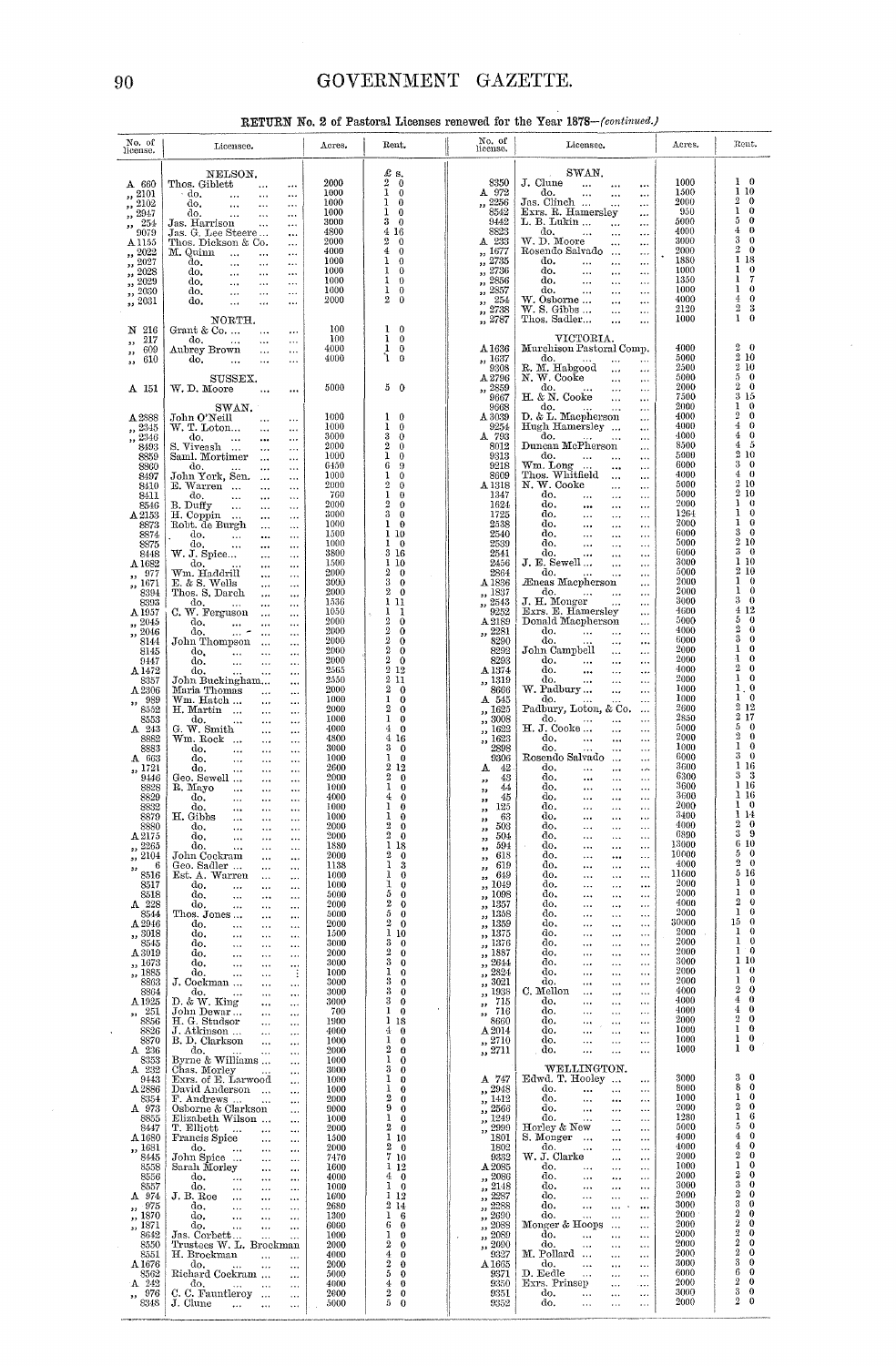# GOVERNMENT GAZETTE.

| Nα,<br>license.                        | Licensee.                                                                       | Acres.       | Rent.                                       | No. of<br>license.                               | Licensee.                                                                      | Acres.       | Rent.                                                      |
|----------------------------------------|---------------------------------------------------------------------------------|--------------|---------------------------------------------|--------------------------------------------------|--------------------------------------------------------------------------------|--------------|------------------------------------------------------------|
|                                        | WELLINGTON.                                                                     |              | £ s.                                        |                                                  | WILLIAMS.                                                                      |              | £ s.                                                       |
| 9353                                   | Exrs. Prinsep<br>$\dddotsc$<br>$\ddotsc$                                        | 2000         | 2<br>$\mathbf 0$                            | 8253                                             | Wm. Lukin<br>$\cdots$<br>$\cdots$                                              | 5000         | $\,$ 5 $\,$<br>$\bf{0}$                                    |
| A 2093                                 | Wm. Logue<br>$\ddotsc$<br>$\ddotsc$                                             | 2000         | $\overline{2}$<br>$\bf{0}$                  | 8208                                             | do.<br>$\ddotsc$<br>$\ddotsc$<br>$\ddot{\phantom{a}}$                          | 4000         | $\frac{4}{2}$<br>0                                         |
| 2334<br>,,                             | do.<br>$\ddotsc$                                                                | 1000         | 1<br>$\Omega$                               | 8132                                             | do.<br>$\ddotsc$<br>$\ddotsc$<br>                                              | 2000         | 0                                                          |
| $\frac{3}{2095}$                       | John Shaddick<br>$\sim$ 4.45<br>                                                | 4000         | 4<br>$\Omega$                               | 8256                                             | do.<br>$\ddotsc$<br>$\cdots$<br>                                               | 2000<br>2000 | $\overline{\mathbf{2}}$<br>0<br>$\mathfrak{D}$<br>$\theta$ |
| 9330                                   | Jas. G. Lee Steere<br>$\ddotsc$                                                 | 5000         | 5<br>0<br>$\theta$                          | 8131<br>A 3006                                   | do.<br>$\ddotsc$<br>$\cdots$<br>                                               | 2000         | $\overline{2}$<br>$\Omega$                                 |
| A.2330<br>9860                         | do.<br>do.<br>Jos. Logue, Jun.<br>$\ldots$                                      | 864<br>1000  | 1<br>1<br>$\Omega$                          | 8763                                             | do.<br>$\ldots$<br><br><br>do.                                                 | 5000         | 5<br>0                                                     |
| A 2331                                 | $\ddotsc$<br>do.<br>$\sim 100$ km $^{-1}$                                       | 2000         | 2<br>$\Omega$                               | 8133                                             | $\ddotsc$<br><br><br>do.<br>$\ddotsc$<br>$\cdots$<br>                          | 2000         | $\overline{2}$<br>0                                        |
|                                        | $\ldots$<br>$\ddotsc$<br>John Fouracre<br>$\ddotsc$<br>$\ddotsc$                | 2000         | $\,2\,$<br>0                                | A 199                                            | do.<br>$\cdots$<br>$\ddotsc$<br>.                                              | 5000         | 5<br>$\theta$                                              |
| $\frac{163}{9338}$                     | do.<br>$\sim$<br>$\ddotsc$<br>$\ddotsc$                                         | 2000         | $\overline{2}$<br>$\Omega$                  | 198<br>,,                                        | do.<br>$\ddotsc$<br>$\cdots$<br>                                               | 4000         | 4<br>0                                                     |
| 8369                                   | J. Pollard<br>                                                                  | 1000         | 1<br>$\theta$                               | 200<br>$\overline{\phantom{a}}$                  | do.<br>$\cdots$<br>$\ldots$<br>.                                               | 4000         | 4<br>0                                                     |
| 2246                                   | E. Robinson & Co<br>$\ddotsc$                                                   | 5000         | 5<br>$\Omega$                               | , 1163                                           | do.<br>$\cdots$<br>$\cdots$<br>$\cdots$                                        | 5000         | 5<br>$\Omega$                                              |
| A 3001                                 | G. Walton<br>$\ddots$<br>$\cdots$                                               | 2000         | $\overline{2}$<br>$\Omega$                  | 8306                                             | A. Quartermaine<br>$\sim$<br>                                                  | 2000         | $\boldsymbol{2}$<br>$\Omega$<br>$\overline{4}$             |
| ,, 3002                                | do.<br>$\ldots$<br>$\ldots$<br>$\cdots$                                         | 3000         | 3<br>$\theta$                               | 8471<br>8164                                     | Cowcher, Brothers<br>$\ddotsc$<br>J. H. Monger                                 | 4760<br>3000 | 16<br>3<br>Ω                                               |
|                                        |                                                                                 |              |                                             | 8962                                             | $\ddotsc$<br><br>do.<br>$\ddotsc$<br>$\ddotsc$<br>$\ddotsc$                    | 1000         | ı<br>o                                                     |
|                                        | WILLIAMS.                                                                       |              |                                             | 8963                                             | do.<br>$\ddotsc$<br>$\cdots$<br>$\cdots$                                       | 2000         | $\overline{2}$<br>Ω                                        |
| 8959                                   | Geo. Monger<br>$\ddotsc$<br>$\cdots$                                            | 2000         | $\overline{2}$<br>$\Omega$                  | 8964                                             | do.<br>$\ddotsc$<br>$\ldots$<br>$\ddotsc$                                      | 1000         | $\mathbf{1}$<br>0                                          |
| 8811                                   | John Eddie<br><br>$\ddotsc$                                                     | 4000         | $\overline{4}$<br>$\theta$                  | 8965                                             | do.<br>$\ldots$<br>$\cdots$<br>                                                | 2000         | $\overline{2}$<br>0                                        |
| A 1023                                 | do.<br>$\ddotsc$<br>$\ddotsc$                                                   | 4000         | 4<br>0                                      | A 717                                            | do.<br>$\ldots$<br>$\ddotsc$<br>$\ddotsc$                                      | 8000         | 8<br>0                                                     |
| 8809                                   | Wm. Andrews<br>$\ddotsc$<br>$\ddotsc$                                           | 4000         | $\overline{4}$<br>$\Omega$                  | 9752                                             | $\mathbf{C}.$ C. Smith $\ldots$<br>$\ddotsc$<br>                               | 2000         | $\overline{2}$<br>$\theta$<br>$\tilde{2}$                  |
| A2311                                  | do.<br>$\cdots$<br>$\cdots$<br>18.58                                            | 6000         | 6<br>$\Omega$                               | A 2034                                           | do.<br><br>$\ddotsc$                                                           | 2000         | 0<br>$\bar{2}$                                             |
| ", 1027                                | John Stevens<br>$\ddotsc$<br>$\ddotsc$                                          | 2000<br>3000 | $\overline{2}$<br>$\theta$<br>3<br>$\Omega$ | ,, 1025<br>,, 2527                               | John Taylor<br>$\ldots$<br>$\ddotsc$<br>do.                                    | 2500<br>5000 | 10<br>$\overline{5}$<br>$\theta$                           |
| ,, 1028<br>.1029                       | do.<br>$\sim$ $\sim$<br><br>$\ddotsc$<br>do.<br>$\cdots$                        | 2000         | $\overline{2}$<br>0                         |                                                  | $\ddotsc$<br>$\ddotsc$<br>Thos. Brandrick<br>$\ddotsc$<br>$\ddotsc$            | 2000         | $\overline{2}$<br>0                                        |
| 1427                                   | $\ldots$<br>$\ddotsc$<br>do.<br>$\ddotsc$<br>$\ddotsc$<br>$\ddotsc$             | 1360         | ı<br>8                                      | $\frac{202}{1970}$                               | do.<br>$\ddotsc$<br>$\cdots$<br>$\cdots$                                       | 2000         | $\tilde{2}$<br>$\theta$                                    |
| ,,<br>1415<br>$\ddot{\phantom{a}}$     | Brown Brothers<br>$\cdots$<br>$\ddotsc$                                         | 2000         | $\overline{2}$<br>$\theta$                  | 9693                                             | do.<br>$\cdots$<br>$\ldots$<br>$\ddotsc$                                       | 5000         | 5<br>$_{0}$                                                |
| ,, 1654                                | J. B. Fallon<br>$\cdots$<br>$\ddotsc$                                           | 6000         | 6<br>$\theta$                               | A 926                                            | do.<br>$\cdots$<br>$\ddotsc$<br>$\ddotsc$                                      | 5000         | $\overline{5}$<br>0                                        |
| , 928                                  | J. Crane<br>$\cdots$<br>$\ddotsc$                                               | 4000         | $\overline{4}$<br>$\bf{0}$                  | ,, 1722                                          | do.<br>$\cdots$<br>$\cdots$<br>$\ddotsc$                                       | 5300         | $\overline{5}$<br>6                                        |
| 197<br>,,                              | H, W. Fleay<br>$\ddotsc$<br>$\cdots$                                            | 2000         | $\overline{2}$<br>$\theta$                  | ,, 2517                                          | do.<br>$\ddotsc$<br>                                                           | 1000         | 1<br>$\Omega$                                              |
| 8624<br>A 1658                         | do.<br>$\sim 100$ and<br>$\cdots$<br>$\ddotsc$                                  | 1000<br>4000 | 1<br>$\theta$<br>$\overline{4}$<br>$\Omega$ | 8134<br>8933                                     | Padbury, Loton & Co.<br><br>do,                                                | 3000<br>5000 | 3<br>$\overline{5}$<br>0                                   |
| ", 2816                                | do.<br>$\ddotsc$<br>$\ddotsc$<br>$\ddotsc$<br>do.<br>$\ddotsc$                  | 1800         | ı<br>16                                     | 8940                                             | $\cdots$<br>$\cdots$<br>$\cdots$<br>do.<br>$\ddotsc$<br>$\ddotsc$<br>$\ddotsc$ | 4000         | $\overline{4}$<br>$\Omega$                                 |
| ,, 1031                                | $\ddotsc$<br>$\ddotsc$<br>G. Glyde & Son.<br>$\ddotsc$<br>$\ddotsc$             | 1000         | ı<br>0                                      | 8936                                             | do.<br>$\ldots$<br>$\ldots$<br>                                                | 4000         | $\overline{4}$<br>0                                        |
| 1369                                   | do.<br>$\sim 100$<br>$\ddotsc$<br>$\ddotsc$                                     | 2450         | $\overline{2}$<br>$\Omega$                  | 8941                                             | do.<br>$\ldots$<br>$\ldots$<br>$\cdots$                                        | 6000         | 6<br>$\bf{0}$                                              |
| 8989                                   | Hy. Quartermaine<br>$\cdots$                                                    | 2000         | $\overline{2}$<br>$\Omega$                  | A 192                                            | do.<br><br>$\cdots$<br>                                                        | 3000         | 3<br>$\bf{0}$                                              |
| A 374                                  | W. Bingham<br>$\ddotsc$<br>$\ddotsc$                                            | 3000         | 3<br>$\Omega$                               | ,, 1030                                          | do.<br>$\ddotsc$<br>$\cdots$<br>$\ddotsc$                                      | 2000         | $\boldsymbol{2}$<br>$\bf{0}$                               |
| ,, 1553                                | G. Glyde<br>$\cdots$<br>$\cdots$<br>$\cdots$                                    | 3000         | 3<br>$\theta$                               | ,, 1656                                          | do.<br>$\cdots$<br>$\ddotsc$<br>                                               | 3000         | $\overline{3}$<br>$\theta$                                 |
| ,, 1661                                | do.<br>$\ddotsc$<br>$\cdots$<br>$\ddotsc$                                       | 2000         | $\overline{2}$<br>$\theta$                  | , 2564                                           | do.<br><br>$\ddotsc$<br>$\ddotsc$                                              | 6000         | 6<br>$\theta$                                              |
| ,, 1662                                | do.<br>$\ldots$<br>$\cdots$<br>$\ddotsc$<br>do.                                 | 3000<br>2000 | 3<br>0<br>$\overline{2}$<br>$\theta$        | , 2835<br>8957                                   | do.<br>$\ddotsc$<br>$\cdots$<br>$\ddotsc$<br>J. Bailey                         | 7200<br>1000 | 7<br>4<br>$\bf{0}$<br>ı                                    |
| ,, 1663<br>2567                        | $\ddotsc$<br>$\cdots$<br>$\ddotsc$<br>do.<br>$\ldots$                           | 1000         | ı<br>$\Omega$                               | A 582                                            | $\cdots$<br>$\cdots$<br>$\ddotsc$<br>do.<br>$\ddotsc$<br>$\ddotsc$<br>         | 2000         | $\overline{2}$<br>$\bf{0}$                                 |
| $\bullet$<br>2568                      | $\ddot{\phantom{a}}$<br>$\ddotsc$<br>do.<br>$\ddotsc$<br>$\ddotsc$<br>$\ddotsc$ | 3000         | 3<br>$\theta$                               | 998<br>55 <sub>1</sub>                           | do.<br><br>.<br>                                                               | 3000         | $\tilde{\textbf{3}}$<br>0                                  |
| ,,<br>2817<br>$\overline{\phantom{a}}$ | do.<br>$\ddotsc$<br>$\ddotsc$<br>$\ddotsc$                                      | 1000         | ı<br>$\Omega$                               | ,, 1405                                          | dо.<br>$\cdots$<br>$\ldots$<br>$\ldots$                                        | 2000         | $\bar{2}$<br>$\bf{0}$                                      |
| ,, 3007                                | do.<br>$\ldots$<br>$\ddotsc$                                                    | 3000         | 3<br>$\theta$                               | 9125                                             | Richard Clayton<br>$\cdots$<br>$\ddotsc$                                       | 8000         | 8<br>$\bf{0}$                                              |
| 8040                                   | John Pollard, jun<br>$\ddotsc$                                                  | 1000         | ı<br>$\theta$                               | 9127                                             | do.<br>$\ldots$<br>$\cdots$<br>                                                | 3000         | 3<br>$\theta$                                              |
| 8341                                   | do,<br>$\sim$ $\sim$<br>$\ddotsc$<br>$\ddotsc$                                  | 1000         | ı<br>$\theta$                               | $\begin{array}{cc} 4 & 29 \\ . & 30 \end{array}$ | do.<br><br><br>                                                                | 1000         | ı<br>$\Omega$                                              |
| 8466<br>A 1022                         | do.<br>$\ddotsc$<br>$\cdots$                                                    | 1000<br>1000 | 1<br>0<br>$\mathbf{I}$<br>0                 | $\bullet$<br>$260\,$                             | do.<br>$\ddotsc$<br>$\cdots$<br>$\cdots$<br>do.                                | 1000<br>7000 | ı<br>$\bf{0}$<br>7<br>0                                    |
| 15                                     | do.<br>$\ldots$<br>$\ddotsc$<br>James Pollard                                   | 4000         | 4<br>$\Omega$                               | ,,<br>1433                                       | $\ddotsc$<br>$\cdots$<br>$\cdots$<br>do.<br>$\ddots$<br>$\ldots$<br>$\cdots$   | 2000         | $\boldsymbol{0}$                                           |
| 33<br>7                                | $\ddotsc$<br>$\ddotsc$<br>Wm. Harris<br>$\ddotsc$<br>$\ddotsc$                  | 5000         | $\overline{5}$<br>$\Omega$                  | 3025                                             | do.<br><br>$\ldots$<br>                                                        | 2044         | $\frac{2}{2}$<br>5                                         |
| 33<br>193<br>55                        | do.<br>$\sim$<br>$\ldots$<br>$\ddotsc$                                          | 3000         | 3<br>$\bf{0}$                               | A 1945                                           | G. Walton<br>$\cdots$<br>$\ldots$<br>                                          | 2000         | $\bar{2}$<br>$\theta$                                      |
| 194<br>33                              | do.<br>$\ldots$<br>$\cdots$<br>$\cdots$                                         | 7000         | 7<br>0                                      | ,, 378                                           | do.<br>$\ddotsc$<br><br>$\cdots$                                               | 2000         | $\overline{2}$<br>$\bf{0}$                                 |
| 8161                                   | W. Cornwall<br>$\cdots$<br>$\ddotsc$                                            | 2000         | $\overline{2}$<br>$\theta$                  | 8163                                             | M. Quin<br>$\cdots$<br>$\cdots$<br>$\ddotsc$                                   | 2000         | $\overline{2}$<br>$\bf{0}$<br>$\tilde{2}$                  |
| 8262                                   | do.<br>$\ddotsc$<br>$\ddotsc$                                                   | 2000         | $\overline{2}$<br>$\Omega$                  | 8146                                             | do.<br><br>                                                                    | 2000         | $\theta$<br>$\overline{\mathbf{2}}$<br>$\bf{0}$            |
| 8457<br>8453                           | T. H. Pollard<br>$\cdots$<br>$\ddotsc$<br>do.                                   | 1000<br>1000 | ı<br>$\theta$<br>1<br>0                     | 8469<br>8944                                     | Chas. Hamersley<br>.<br><br>do.<br>$\ddotsc$                                   | 2000<br>1000 | ı<br>0                                                     |
| 8370                                   | $\ddotsc$<br>$\ldots$<br><br>do.<br>$\cdots$                                    | 1000         | 1<br>0                                      | 8945                                             | $\ddotsc$<br>$\cdots$<br>do.<br>$\ddotsc$<br>$\cdots$<br>$\cdots$              | 4750         | $\bf 4$<br>15                                              |
| A 2382                                 | $\ddotsc$<br>$\ldots$<br>do.<br>$\ddotsc$<br>$\ddotsc$<br>$\ddotsc$             | 1000         | ı<br>$\Omega$                               | $\Delta$ 743                                     | D. Hagerty<br><br>                                                             | 2000         | $\bf{0}$                                                   |
| 2383<br>,,                             | do.<br>$\ddotsc$<br>$\cdots$<br>                                                | 1000         | ı<br>$\theta$                               | 8382                                             | M. T. Hamersley<br>$\cdots$<br>$\cdots$                                        | 2000         | $\frac{2}{2}$<br>$\theta$                                  |
| 8981                                   | Thos. Farmer<br>$\ddotsc$<br>$\ddots$                                           | 3000         | 3<br>$\theta$                               | 8460                                             | do.<br>$\cdots$<br>$\cdots$<br>$\ddotsc$                                       | 4000         | $\overline{4}$<br>$\theta$                                 |
| A 1467                                 | do.<br>$\cdots$<br>$\ldots$<br>$\ddotsc$                                        | 1000         | ı<br>$\theta$                               | A 346                                            | do.<br>$\cdots$<br>$\cdots$<br>$\cdots$                                        | 3000         | 3<br>$\bf{0}$                                              |
| ,, 2518                                | do.<br>$\cdots$<br>$\ddotsc$<br>$\cdots$                                        | 4350         | $\overline{4}$<br>7                         | ,, 1019                                          | W. J. Gibbs<br>$\cdots$<br>                                                    | 1000         | ı<br>$\theta$                                              |
| 8468                                   | A. Ball<br>$\ddotsc$<br>                                                        | 1000         | 1<br>$\Omega$                               | 8319                                             | G. Shenton<br><br>$\ddotsc$                                                    | 6000         | 6                                                          |
| $A$ 16                                 | Exrs. T. C. Gull<br>$\ddotsc$<br>$\ldots$                                       | 4000<br>4000 | $\bf 4$<br>0<br>4<br>0                      | 8947<br>8948                                     | do.<br>$\ddotsc$<br>$\cdots$<br>$\ddotsc$<br>do.                               | 8000<br>5000 | 8<br>$\bf{0}$<br>5<br>$\mathbf 0$                          |
| 347<br>,,<br>195                       | do.<br>$\ddotsc$<br>$\ddotsc$<br>$\ddotsc$<br>do.<br>$\dddotsc$                 | 1330         | Ĩ.                                          | 8949                                             | $\cdots$<br>$\ddotsc$<br>$\ddotsc$<br>do.<br>$\cdots$<br>$\ddotsc$<br>         | 4000         | 4<br>$\theta$                                              |
| 99<br>2012                             | $\ddot{\phantom{a}}$<br>$\cdots$<br>G. Pollard<br>$\ddotsc$<br>$\ddotsc$        | 1000         | 1<br>0                                      | 8950                                             | do.<br>$\ldots$<br>$\ldots$<br>                                                | 3000         | 3<br>$\bf{0}$                                              |
| $\;$ ,<br>8483                         | Wm. Pollard<br>$\ddotsc$<br>$\ldots$                                            | 1000         | ı<br>$\Omega$                               | 8951                                             | do.<br>$\cdots$<br>$\cdots$<br>                                                | 2000         | $\overline{2}$<br>$\bf{0}$                                 |
| A1648                                  | do.<br>$\ldots$<br>$\ddotsc$<br>$\ddotsc$                                       | 1000         | ı<br>$\theta$                               | 8952                                             | do.<br>$\ddotsc$<br>$\cdots$<br>$\cdots$                                       | 1900         | $\mathbf{1}$<br>18                                         |
| 8340                                   | J. Pollard<br>$\cdots$<br>$\ddotsc$<br>$\ddotsc$                                | 1000         | ı<br>$\Omega$                               | 8953                                             | do.<br>$\cdots$<br>$\ddotsc$<br>$\cdots$                                       | 3500         | 3<br>10                                                    |
| $\Lambda$ $104$                        | do.<br>$\ddotsc$<br>$\ddotsc$<br>$\cdots$                                       | 1000         | 1<br>0                                      | 8955                                             | do.<br><br>$\ddotsc$<br>                                                       | 1000         | 1<br>0                                                     |
| , 2215                                 | do.<br>$\ddotsc$<br><br>                                                        | 2000<br>2000 | 2<br>0<br>$\overline{2}$<br>$\bf{0}$        | A2520<br>,, 2521                                 | do.<br>$\ddotsc$<br>$\ddotsc$<br><br>do.                                       | 3000<br>4000 | 3<br>0<br>4<br>$\bf{0}$                                    |
| ,, 2216                                | do.<br>$\ddotsc$<br>$\cdots$<br>                                                |              |                                             |                                                  | $\ddotsc$<br>$\ddotsc$<br>$\ddotsc$                                            |              |                                                            |

# RETURN No. 2 of Pastoral Licenses renewed for the Year 1878-(Continued).

# LAND SALES.

# Crown Lands' Office, Perth, 9th April, 1878.

TIME undermentioned Allotments of Land will be offered for Sale, at Public Auction, on the date and at the place specified in the Schedule below, at one o'clock, p.m.

|  | SCHEDULE. |  |  |  |
|--|-----------|--|--|--|
|  |           |  |  |  |

| Date of Sale.                                                   |                                              | Place of Sale.                           |                                                     | Description of Lot.                     |                                                            |              |                                                           |                                                        | Number of Lot.                                                     |                          | а.                                            | Quantity.<br>$\mathbf{r}_{\bullet}$ | р.                                  | Upset Price.          |                                                                     |
|-----------------------------------------------------------------|----------------------------------------------|------------------------------------------|-----------------------------------------------------|-----------------------------------------|------------------------------------------------------------|--------------|-----------------------------------------------------------|--------------------------------------------------------|--------------------------------------------------------------------|--------------------------|-----------------------------------------------|-------------------------------------|-------------------------------------|-----------------------|---------------------------------------------------------------------|
| 1878.<br>2nd May<br>Do.<br>Do.<br>Do.<br>$\mathbf{Do}$ .<br>Do. | Geraldton<br>Do.<br>Do.<br>Do.<br>Do.<br>Do. | <br>$\cdots$<br>$\cdots$<br><br>$\cdots$ | $\ddotsc$<br>$\ddotsc$<br>$\ddotsc$<br><br>$\cdots$ | Northampton<br>Do.<br>Do.<br>Do.<br>Do. | Geraldton<br>$\ddotsc$<br>$\cdots$<br>$\cdots$<br>$\cdots$ | $\cdots$<br> | $\ddotsc$<br>$\cdots$<br>$\cdots$<br>$\cdots$<br>$\cdots$ | $_{\mathrm{Town}}$<br>Do.<br>Do.<br>Do.<br>Do.<br>Sub. | 14, 15<br>305<br>385<br>386<br>387<br>$\ddotsc$<br>86<br>$\ddotsc$ | <br>$\cdots$<br>$\cdots$ | $\cdots$<br>$\ddotsc$<br>$\cdots$<br>$\cdots$ | $\theta$<br>$\Omega$<br>0<br>5      | $\cdots$<br><br>3<br>-3<br>$\bf{0}$ | -6<br>לי<br>3 24<br>0 | £12 per lot.<br>£15 per lot.<br>£15 per lot<br>$\pounds5$ per acre. |
|                                                                 |                                              |                                          |                                                     |                                         |                                                            |              |                                                           |                                                        |                                                                    |                          |                                               |                                     |                                     |                       |                                                                     |

JNO. FORREST, pro Commissioner of Crown Lands.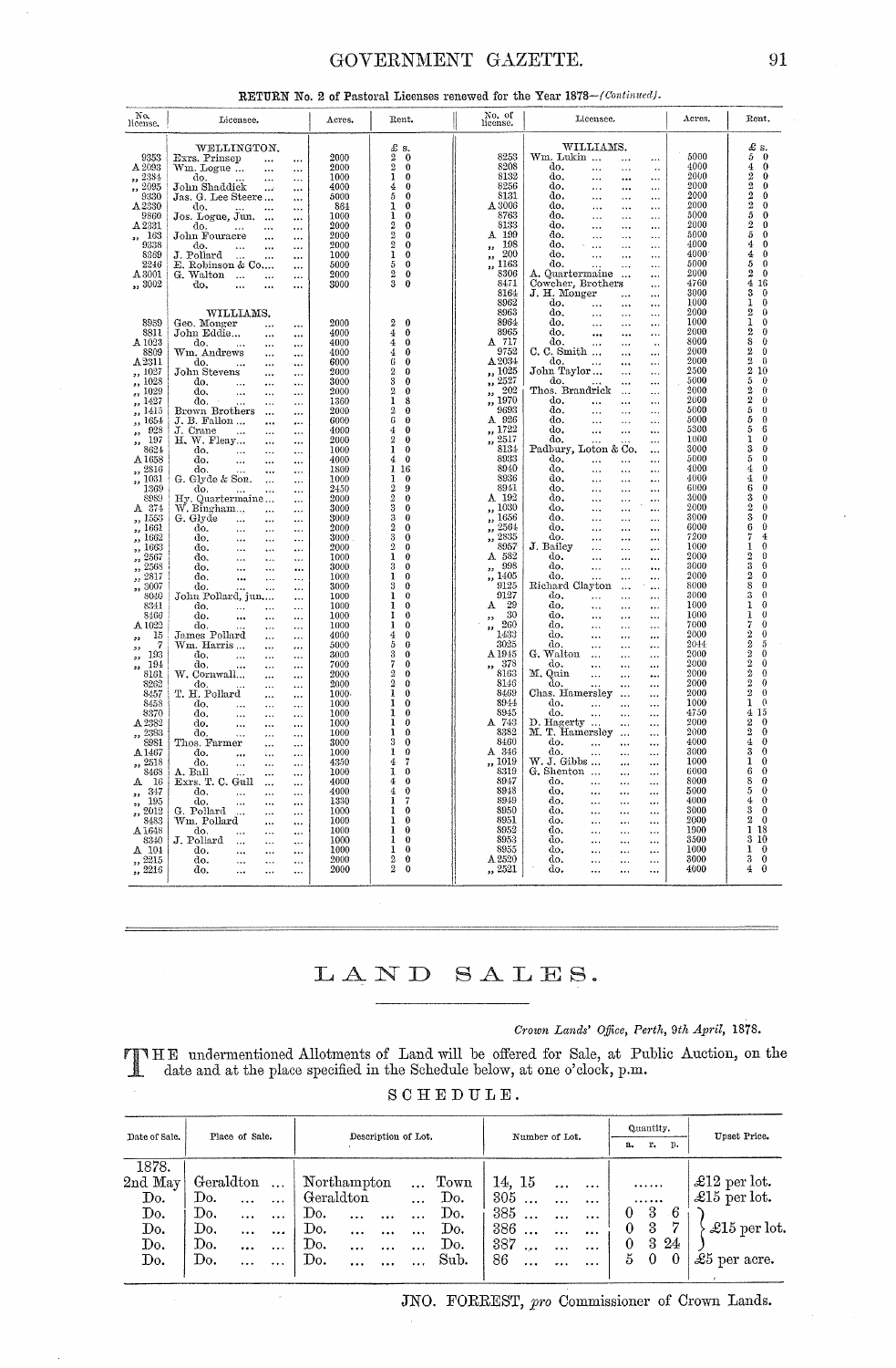No. 70.-C.S.O.

#### Colonial Secretary's Office, Perth, 8th April, 1878.

IS Excellency The Governor directs the publication of the following General Abstract of the Average Amount of the Liabilities and Assets of the National Bank of Australasia, for the Colony of Western Australia, for the Quarter ended 31st March, 1878.

By His Excellency's Command,

# ROGER TUCKF<sup>D.</sup> GOLDSWORTHY, Colonial Secretary.

GENERAL ABSTRACT, shewing the Average Amount of the LIABILITIES and ASSETS of the NATIONAL BANK OF AUSTRALASIA, for the Colony of Western Australia, taken from the several Weekly Statements during the Quarter, from the 1st January, to the 31st March, 1878.

| LIABILITIES.            |                                                                  | AMOUNT.            |                                                  |          | TOTAL.                      |       |       | ASSETS.<br>AMOUNT.                                                                                                                                                                                                       | TOTAL.            |                                              |  |
|-------------------------|------------------------------------------------------------------|--------------------|--------------------------------------------------|----------|-----------------------------|-------|-------|--------------------------------------------------------------------------------------------------------------------------------------------------------------------------------------------------------------------------|-------------------|----------------------------------------------|--|
| Notes in<br>Circulation | Not bearing Interest<br>Bearing Interest<br>Not bearing Interest | £<br>$, \,$<br>, , | s. d.<br>, 1, 1, 1<br>$22 \t 22 \t 22$<br>, 1, 1 |          | £<br>7940 15 10<br>396 19 5 |       | s. d. | £<br>s. d.<br>Coined Gold and Silver and other<br>Coined Metals<br><br>the company of the company<br>Gold and Silver in Bullion or Bars<br>$\cdots$<br><br>Government Securities<br>                                     | £<br>39375        | s. d.<br>8.                                  |  |
| Bills in<br>Circulation | Bearing Interest<br>Balances due to other Banks                  | 12 <sub>1</sub>    | $\cdots$                                         |          |                             |       |       | Landed Property, Premises, &c.<br><br>Notes and Bills of other Banks<br><b>Sales State</b><br><br>Balances due from other Banks<br>******<br>Amount of all Debts due to the Bank,<br>including Notes, Bills of Exchange, | 1246<br>992<br>48 | $0 \quad 9$<br>6 <sub>6</sub><br>$0 \quad 0$ |  |
| Deposits                | (Not bearing Interest<br>Bearing Interest                        | 51496<br>45733 3   | -5                                               | -6<br>-9 | 97229                       | $9 -$ |       | and all Stock and Funded Debts of<br>every description, excepting Notes,<br>Bills and Balances due to the said<br>Bank from other Banks<br>                                                                              | 59852 18 2        |                                              |  |
|                         | Total Amount of Liabilities                                      |                    |                                                  |          | 105567                      | 4.    |       | Total amount of Assets                                                                                                                                                                                                   | 102014 13 9       |                                              |  |

Amount of the Capital Stock paid up at the close of the Quarter ended 31st March, 1878<br>Rate of the last Dividend declared to the Shareholders,  $12\frac{1}{2}$   $\psi$  cent.  $\psi$  annum,<br>Amount of the last Dividend declared £750,000 

Perth, 8th April, 1878.

R. M. SUTHERLAND, Acting Manager.

I, ROBERT MORGAN SUTHERLAND, make oath, that to the best of my knowledge and belief, the foregoing Abstract is a true and faithful Account of the Average Amount of Assets and Liabilities of the above Bank in the Colony of R. M. SUTHERLAND.

Sworn before me at Perth this 8th day of April, 1878.

ALFRED R. WAYLEN, Justice of the Peace.

## DEPARTMENT OF LAND TITLES.

Transfer of Land Act, 1874.

TAKE NOTICE that James Morrison of Guildford **TAKE NOTICE that same is mortgoth of Perth Me-**<br>chant as being the presons having the power of<br>appointing or disposing of the fee simple of and in all<br>that piece or parcel of land known and distinguished<br>as "Perth Town Lo bring the same under the operation of the above named Act.

AND FURTHER TAKE NOTICE that all persons claiming any estate title or interest in the aforesaid land ARE HEREBY REQUIRED to lodge with the Registrar of Titles on or before the twenty-seventh day of April inst. a *caveat* forbidding the same from being brought under the operation of the said  $Act.$ 

J. C. H. JAMES Commissioner of Land Titles.

Perth, 4th April, 1878.

#### Transfer of Land Act, 1874.

TAKE NOTICE that Edward Shenton of Geraldton gentleman as being entitled to an estate in fee<br>simple in possession in the undermentioned lands has made application to bring the same under the operation<br>of the above named Act.

Viz.:--Geraldton Town Lots Nos.  $53\,54$  and  $43$  except so much of the said lot  $43$  being the north-eastern angle whereon stands the Wesleyan Chapel.

AND FURTHER TAKE NOTICE that all persons claiming any estate right title or interest in the said lands ARE HEREBY REQUIRED to lodge with the Registrar of Titles on or before the twenty-seventh day of April inst. a caveat forbidding the same from being brought under the operation of the said Act.

J. C. H. JAMES

Commissioner of Land Titles. Perth, 4th April, 1878.

Appointment.

#### (Under Ordinance 35 Vic., No. 3.)

IS Honor the Chief Justice has been<br>I pleased to appoint W. Howard Leonard, Esquire, of 11 Collins Street, West Melbourne, Solicitor, a Commissioner to administer Oaths, and to take and receive Affidavits, Declarations, &c., to be made use of in the Supreme Court of Western Australia; also to take acknowledgments of Deeds executed by married women.

#### ROWLEY C. LOFTIE,

Master Supreme Court.

Supreme Court Office Perth, 5th April, 1878.

#### Crown Lands' Office, Perth, 22nd March, 1878.

New Suburban and Town Lots, Geraldton.

T is hereby notified for general information that 180 Town Lots, numbered 385 to 564 inclusive, between Augustus, Back, and Crowther Streets and Rifle Range, comprising about  $\frac{3}{4}$  of an acre each; also 21 additional Suburban Lots of land containing about 5<br>acres each, on the East side of Chapman<br>Road, between Ord Street and Dean Street, are now open for purchase under existing Land Regulations.

#### JOHN FORREST,

pro Commissioner of Crown Lands.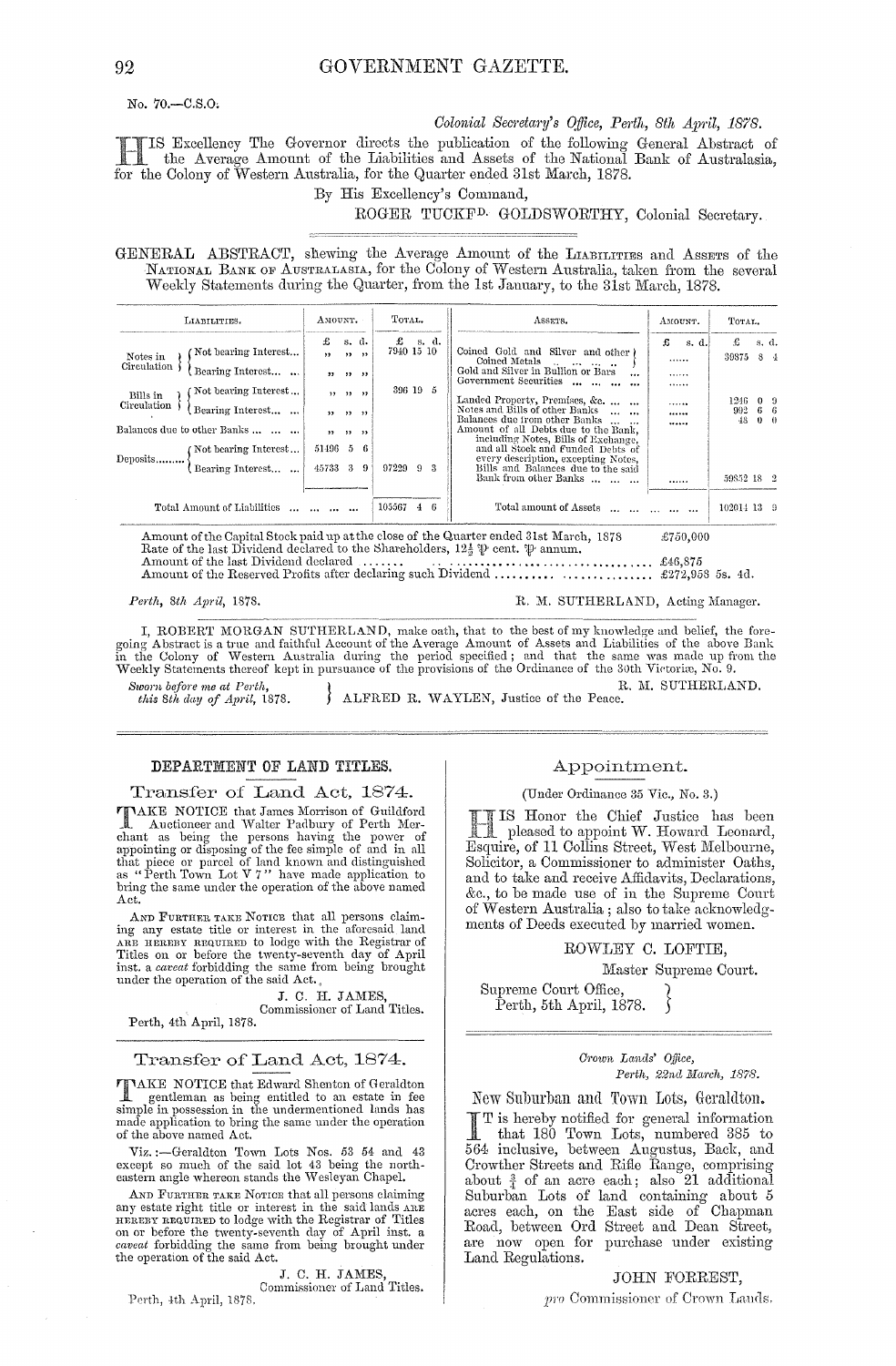#### Crown Lands' Office.

Perth, April 1st, 1878. DETURN of Applications to Purchase  $1878:$ 

| No.                                                          | Applicants.                                                                                                                                                                | Acres.                                                 | PURCHASE<br>MONEY.                                                                                                                             |
|--------------------------------------------------------------|----------------------------------------------------------------------------------------------------------------------------------------------------------------------------|--------------------------------------------------------|------------------------------------------------------------------------------------------------------------------------------------------------|
|                                                              | Avon.                                                                                                                                                                      |                                                        | Ŀ<br>ð.<br>s.                                                                                                                                  |
| 973                                                          | Danl. Wansbrough                                                                                                                                                           | 40                                                     | $\Omega$<br>20<br>0                                                                                                                            |
| 974                                                          | Dempster Brothers*                                                                                                                                                         | $100\,$                                                |                                                                                                                                                |
| 975                                                          | $\rm{Do}$ *                                                                                                                                                                | 100                                                    |                                                                                                                                                |
| 981                                                          | James Butterly                                                                                                                                                             | 40                                                     | 20<br>0<br>0                                                                                                                                   |
| 988                                                          | Denis Bresnahan*                                                                                                                                                           | 200                                                    | 4<br>0<br>$\theta$                                                                                                                             |
| 990                                                          | Edwd. A. Stone*                                                                                                                                                            | 100                                                    | 2<br>15<br>0                                                                                                                                   |
| 991                                                          | James Butterly*                                                                                                                                                            | $100\,$                                                | 10<br>5<br>$\theta$                                                                                                                            |
| 995                                                          | Michael Bowen*                                                                                                                                                             | 100                                                    | 15<br>0<br>2                                                                                                                                   |
| 996                                                          | Richard Potts*                                                                                                                                                             | $100\,$                                                | 5<br>$\overline{0}$<br>5                                                                                                                       |
| 997                                                          | George Martain*                                                                                                                                                            | 100                                                    | 0<br>5<br>$\overline{0}$                                                                                                                       |
| 985                                                          | Anthony Enright*                                                                                                                                                           | 100                                                    | 5<br>5<br>$\theta$                                                                                                                             |
| 226                                                          | COCKBURN SOUND.<br>William Mead                                                                                                                                            | 40                                                     | 20<br>0<br>0                                                                                                                                   |
| 515                                                          | MELBOURNE.<br>Henry Macknamara                                                                                                                                             | 40                                                     | 20<br>$\Omega$<br>0                                                                                                                            |
| 106                                                          | MURRAY.<br>Alfred Ward                                                                                                                                                     | 40                                                     | 20<br>0<br>0                                                                                                                                   |
| 790.<br>791<br>792<br>793<br>795                             | SWAN.<br>Henry Martin<br>Edmund Byrne*<br>Matthew Edwards*<br>William T. King*<br>Charles A. Glover                                                                        | 40<br>100<br>100<br>100<br>40                          | 20<br>0<br>0<br>7<br>15<br>0<br>15<br>7<br>$\theta$<br>15<br>7<br>0<br>$\theta$<br>20<br>0                                                     |
| 1161<br>1171<br>1172<br>1173<br>1185<br>1186<br>1187<br>1188 | $V_{\rm ICTORIA}$ .<br>Richard Duncan<br>Michael Morrissey<br>Duncan Macpherson*<br>W. R. S. Osborne*<br>$\ddotsc$<br>Walter Padbury*<br>$Do.*$<br>$Do.*$<br>${\rm Do}.^*$ | 40<br>60<br>100<br>100<br>491<br>100<br>100<br>$100\,$ | 20<br>0<br>0<br>30<br>0<br>0<br>5<br>0<br>0<br>7<br>15<br>$\boldsymbol{0}$<br>3<br>6<br>31<br>6<br>7<br>2<br>5<br>5<br>0<br>5<br>5<br>$\theta$ |

\*Clause 44.

JOHN FORREST, pro Commissioner of Crown Lands.

#### MAIL NOTICE.

General Post Office,<br>Perth, 27th March, 1878.

for the Australian Colonies, New Zealand, Tasmania, and America, on Friday, April 12th, at noon. For

For Europe, India, Cape of Good Hope, &c. :-

At Geraldton, Champion Bay, on Tuesday, April 16th, at noon.<br>At the GENERAL POST OFFICE, PERTH, on Friday, April 19th, at 11 a.m.

At Fremantle, on Friday, April 19th, at 2 p.m.

At Bunbury, on Friday, April 19th, at 10 p.m.

At Busselton, on Friday, April 19th, at 10 p.m.

At the General Post Office, Perth:-

 $\label{eq:main} \begin{array}{ll} \textbf{a}.\ \textit{one over} \ \textit{out} \ \textit{cos} \ \textit{type}, \ \textit{rent} \ \textit{i}\text{---} \\ \textbf{Money Orders} \ \textit{for} \ \textit{transmission} \ \textit{by} \ \textit{the above converances} \ \textit{will be} \\ \textit{isseed on the Australian Colonies, New Zealand, and Tasmani, up to 11 a.m. on Thursday, 1th April, and on the United Kingdom, up to 11 a.m. on Thursday, April 18th. \end{array}$ 

Letters for Registration must be posted one hour before the closing of the Mails.

Late Letters, on payment of a fee of 6d., may be posted one<br>hour after the closing of the Mails.<br>Newspapers must be posted one hour before the closing of the<br>Mails, otherwise they will not be forwarded until the next Mail.

Norrs:—Mails for Albany, Bannister, Williams River, Arthur River, Kojonap, and the Albany Road, will be made up at this Office on Friday, April 12th, at noon.

A. HELMICH, Postmaster-General,<br>and General Superintendent of Telegraphs.

#### ELECTORAL DISTRICT OF PERTH.

THE list of electors for the district may be **Road** perused at the office of the undersigned, from the 10th to the 24th April instant.

Persons desiring to have their names inserted<br>on the Electoral List, must apply on or before 10th April. Objections to voters to be made in prescribed form, on or before the 24th April.

The Court of Petty Sessions, for the revision of the Electoral List, will be held in the Police Court, Perth, on Thursday, the 9th day of May next, at 11 a.m.

## JAMES COWAN, Clerk to Magistrates.

Perth, April 1st, 1878.

#### The Electoral District of Swan.

THE List of Electors of this District may be perused at the Office of the undersigned, from the 10th to the 24th April, inst.

Persons desiring to have their names inserted on such List, must make application on or before the 10th of April.

Objections to names to be made in the prescribed form, on or before the 24th of April.

The Court of Petty Session, for the revision<br>of the List, will be held at the Court House at Guildford, on Tuesday, the 7th day of May next, at 10 o'clock, a.m.

> N. E. KNÍGHT. Clerk to Magistrates.

April 2nd, 1878.

#### NOTICE.

OTICE is hereby given, that all persons desirous of having their names inserted on the Electoral Roll for the District of Vasse, must apply personally or otherwise to the Clerk to the Magistrates on or before the 10th April next.

All objections to names on the Electoral Roll must be sent in on or before the 24th April next.

A Special Session of the Justices for the revision of the Electoral Roll of the District of Vasse, will be holden on Thursday, 16th May next, at 10 a.m.

J. S. HARRIS, R.M. Resident Magistrate's Office,

Vasse, 29th March, 1878. ∫

#### NOTICE.

ELECTORAL DISTRICT OF WELLINGTON.

OTICE is hereby given that all persons desirous of having their names inserted<br>on the Electoral Roll for the District of Wellington must apply personally or otherwise to<br>the Clerk to the Magistrates at Bunbury, on or before the 10th April next.

All objections to names on the Electoral Roll must be sent in on or before the 24th April next.

A Special Session of the Justices for the Revision of the Electoral Roll of the District of Wellington will be holden in the Court House, Bunbury, on Thursday, the 9th May next, at 11 o'clock a.m.

W. PEARCE CLIFTON, R.M.

R.M. Office, Bunbury, 13th March, 1878.